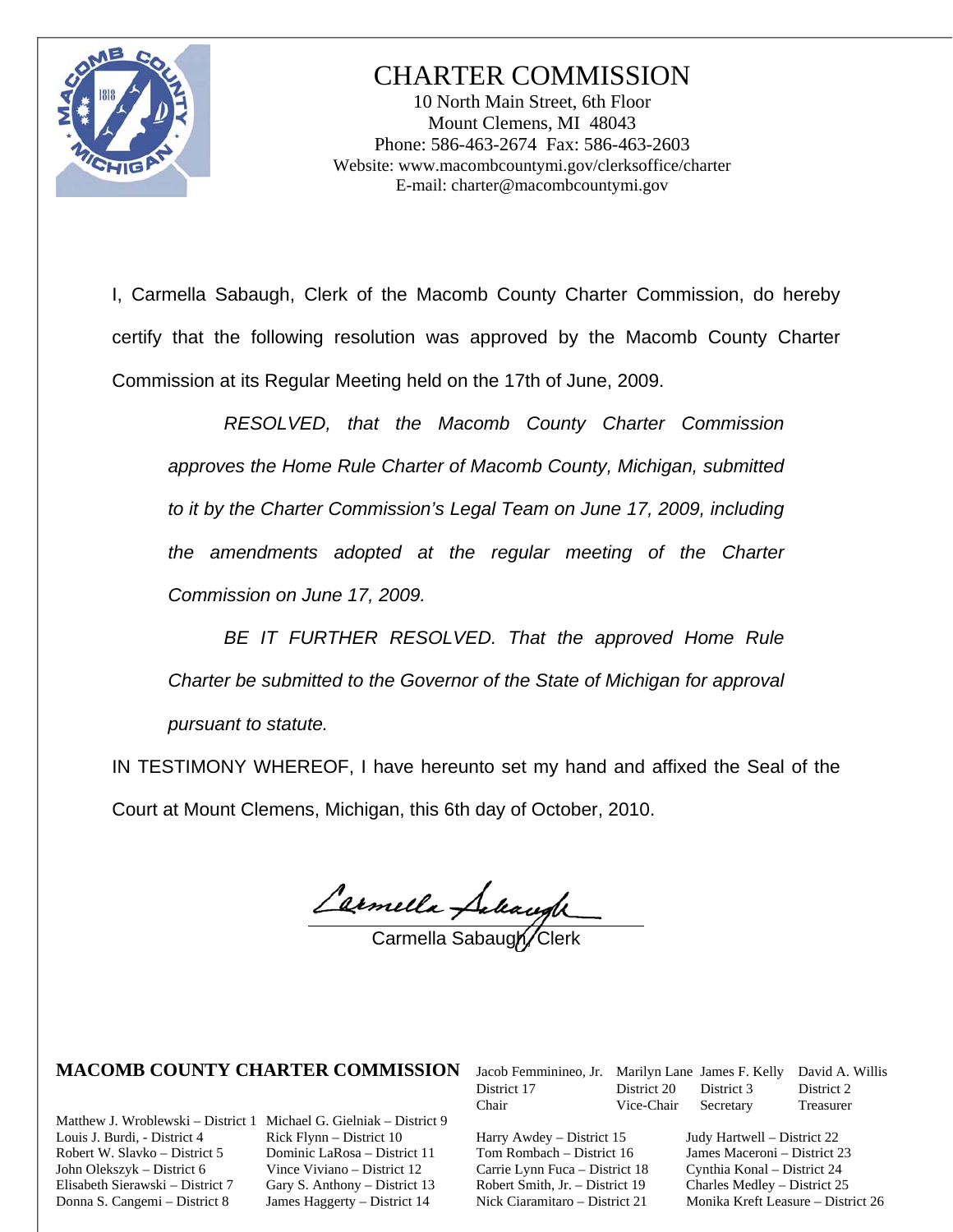# **HOME RULE CHARTER OF MACOMB COUNTY, MICHIGAN**

Approved by the Macomb County Charter Commission June 17, 2009

Approved by the Macomb County Charter Commission on June 17, 2009. Approved by Michigan Governor Jennifer M. Granholm on July 21, 2009.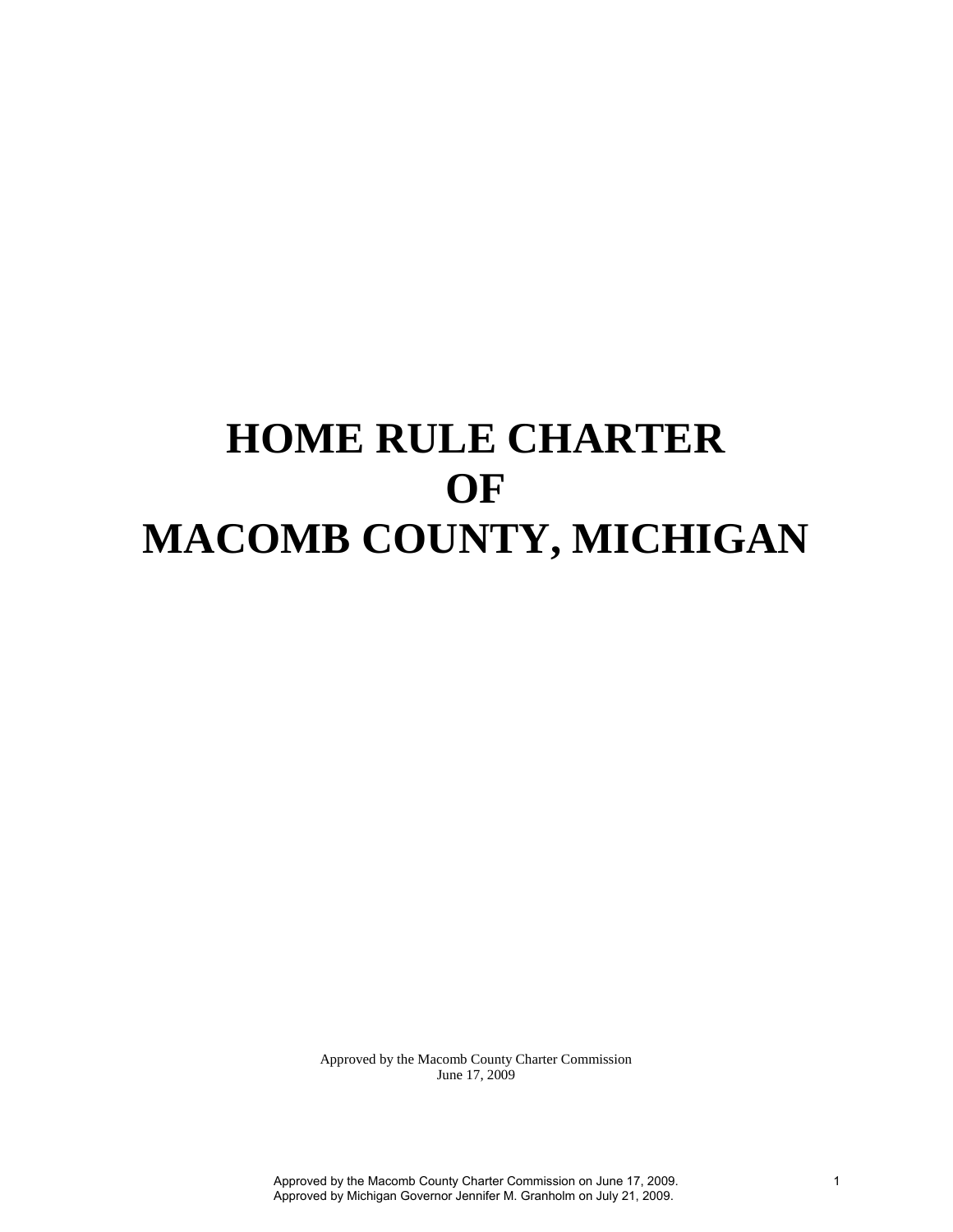# **INDEX OF CHARTER**

# **PREAMBLE**

# **ARTICLE I HOME RULE/GENERAL PROVISIONS**

# **ARTICLE II ETHICS**

# **ARTICLE III EXECUTIVE**

| Section 3.1  |  |
|--------------|--|
| Section 3.2  |  |
| Section 3.3  |  |
| Section 3.4  |  |
| Section 3.5  |  |
| Section 3.6  |  |
| Section 3.7  |  |
| Section 3.8  |  |
| Section 3.9  |  |
| Section 3.10 |  |
| Section 3.11 |  |
| Section 3.12 |  |
| Section 3.13 |  |
|              |  |

i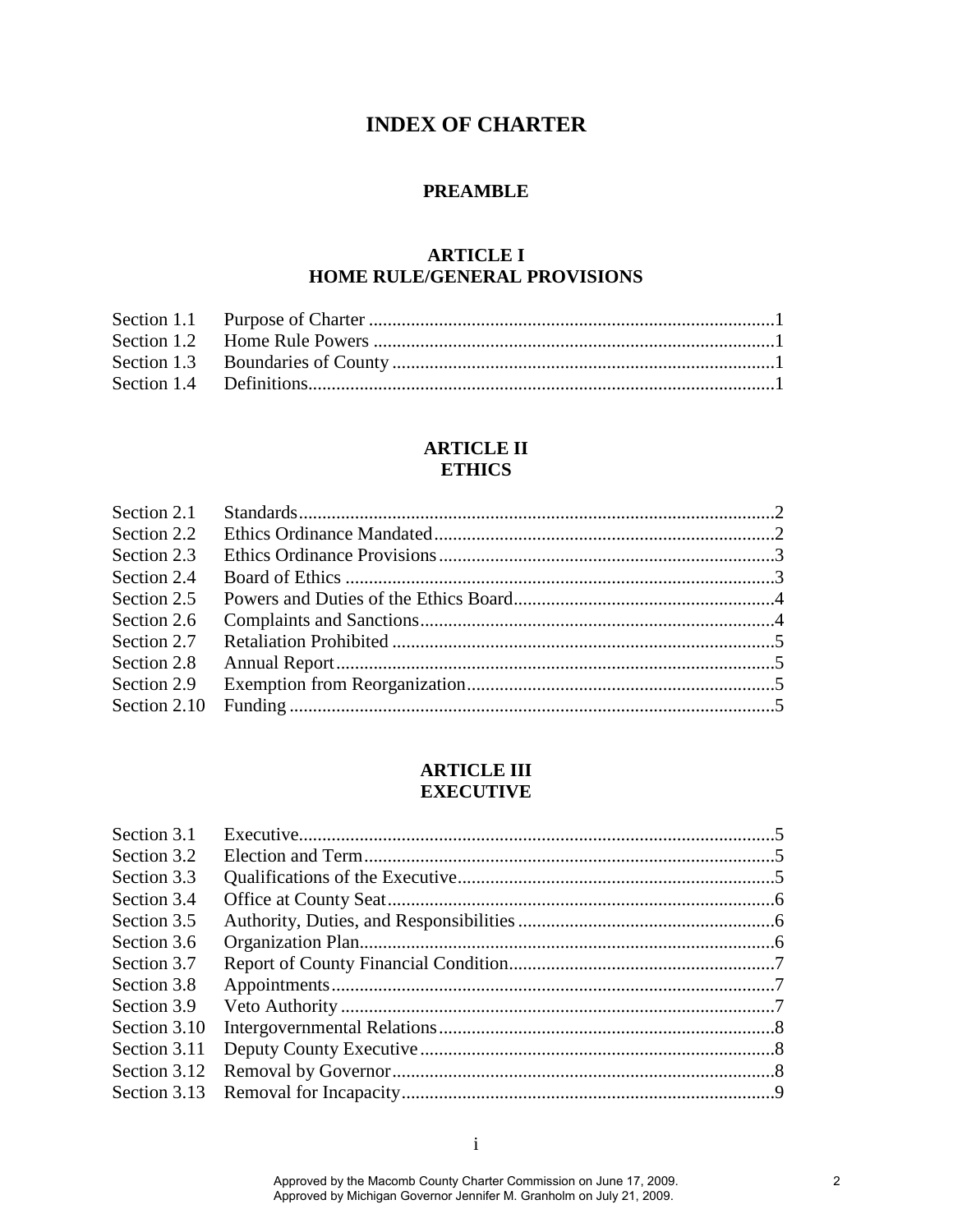# **ARTICLE IV LEGISLATIVE**

# **ARTICLE V APPORTIONMENT AND ELECTIONS**

# **ARTICLE VI**

# **DEPARTMENTS HEADED BY COUNTYWIDE ELECTED OFFICIALS**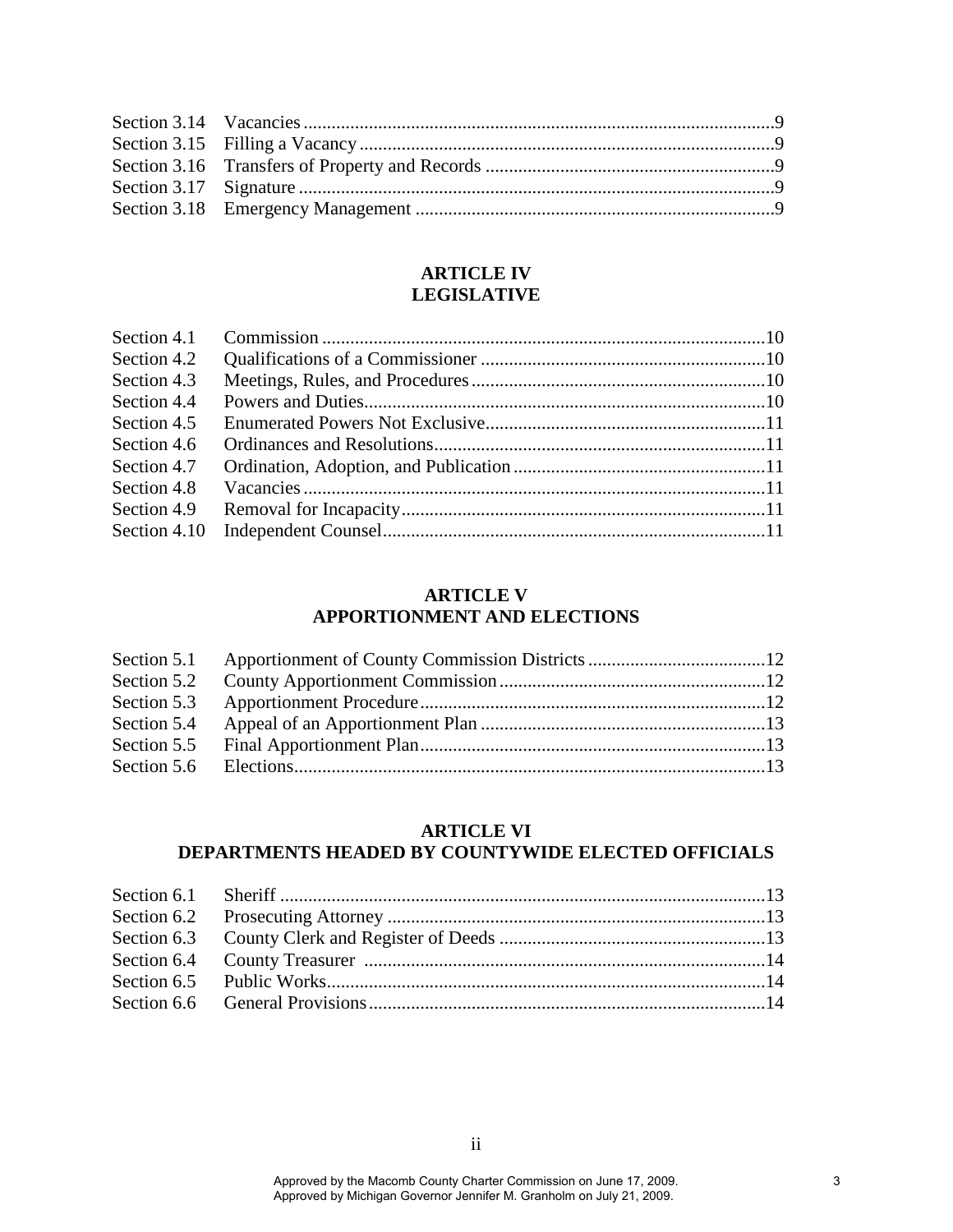# **ARTICLE VII ADDITIONAL DEPARTMENTS AND OFFICES**

# **ARTICLE VIII FINANCE**

| Section 8.1  |  |
|--------------|--|
| Section 8.2  |  |
| Section 8.3  |  |
| Section 8.4  |  |
| Section 8.5  |  |
| Section 8.6  |  |
| Section 8.7  |  |
| Section 8.8  |  |
| Section 8.9  |  |
| Section 8.10 |  |
| Section 8.11 |  |

#### **ARTICLE IX RETIREMENT SYSTEM**

# **ARTICLE X SPECIFIC POWERS AND PROVISIONS**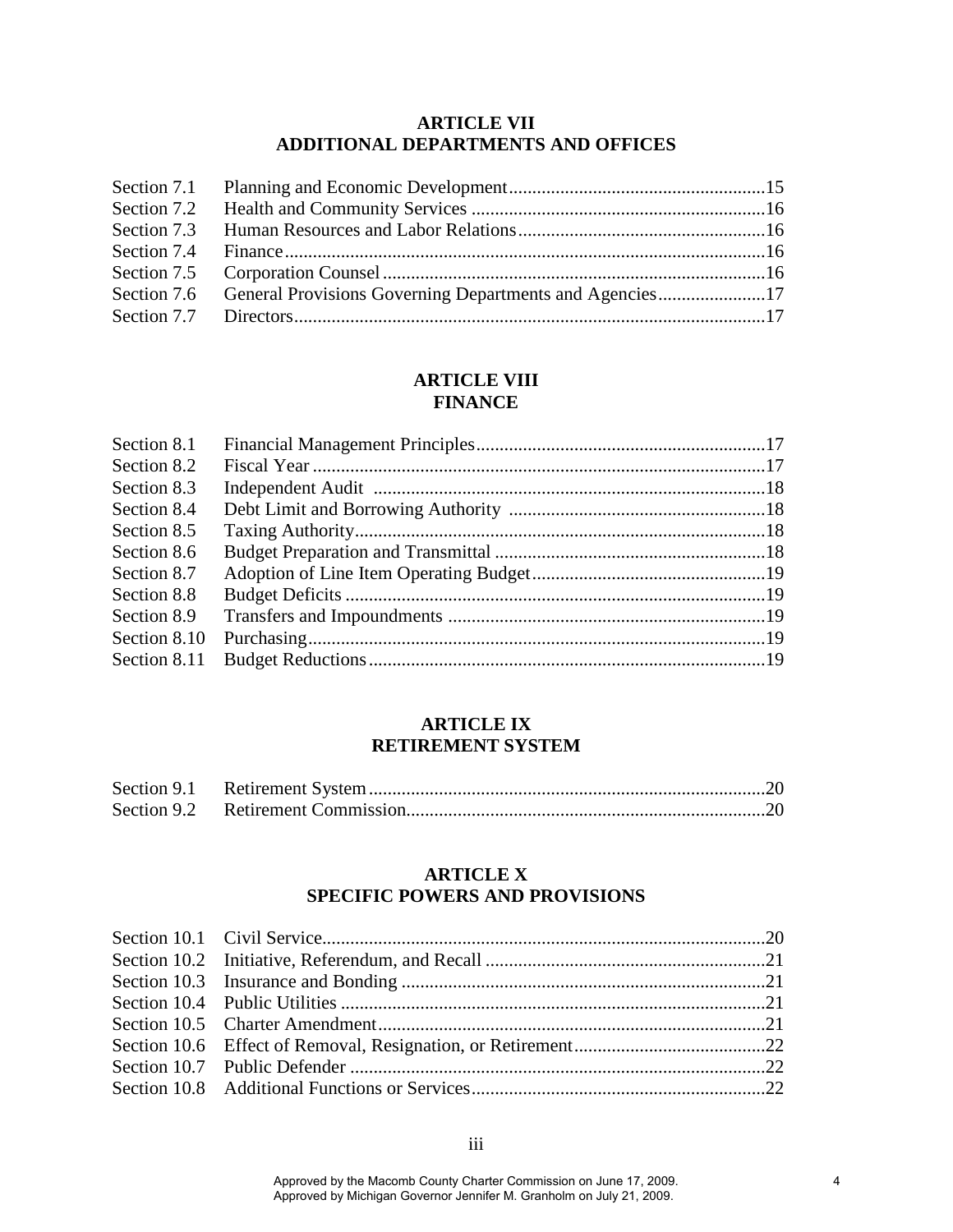# **ARTICLE XI TRANSITIONAL PROVISIONS**

# **ARTICLE XII MISCELLANEOUS PROVISIONS**

iv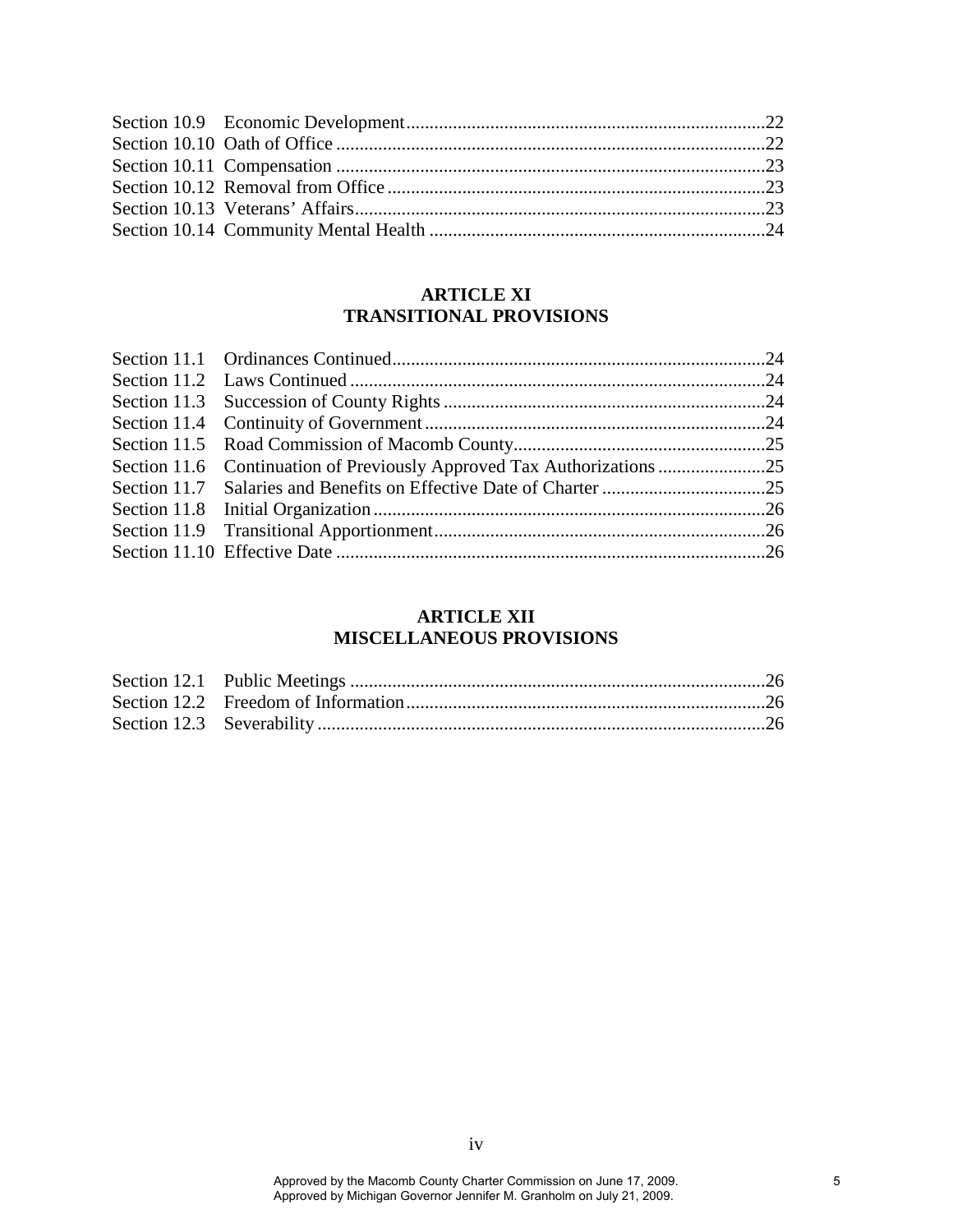#### **PREAMBLE**

We, the people of Macomb County, to provide a local government which is efficient, economical, and ethical, exercise our constitutional rights and adopt this Home Rule Charter.

#### **ARTICLE I**

#### **HOME RULE/GENERAL PROVISIONS**

#### **Section 1.1 Purpose of Charter**

The purpose of this Charter is to convert the County of Macomb from a general law county to a home rule county under a locally adopted charter led by home rule county officers. This Charter shall be liberally construed in favor of the County as required by Article VII, Section 34 of the Constitution**.** 

#### **Section 1.2 Home Rule Powers**

The home rule County of Macomb possesses home rule power as granted by Article VII, Section 2 of the Constitution to provide for any matter of County concern together with all other powers which a county may possess under the Constitution and laws of this state. The enumeration of powers in this Charter shall not be construed to exclude or limit other powers possessed by the County by implication or operation of law.

#### **Section 1.3 Boundaries of County**

The boundaries of the County existing when this Charter takes effect shall continue until changed in accordance with law.

#### **Section 1.4 Definitions**

As used in this Charter:

- (a) *Adopted, approval, approved, and confirmed* mean actions of the Commission requiring the affirmative vote of a Majority of Commissioners.
- (b) *Agency* means a department, office, board, commission, or other administrative unit of County government, whether created by Charter, ordinance, or law.
- (c) *Appointee* means a person appointed to a compensated or uncompensated position in County government that is not subject to a collective bargaining agreement, who is not elected to or holding an office that is subject to an election, and whose appointment is subject to the approval of the Commission or who is exempt from such approval under Article III of this Charter.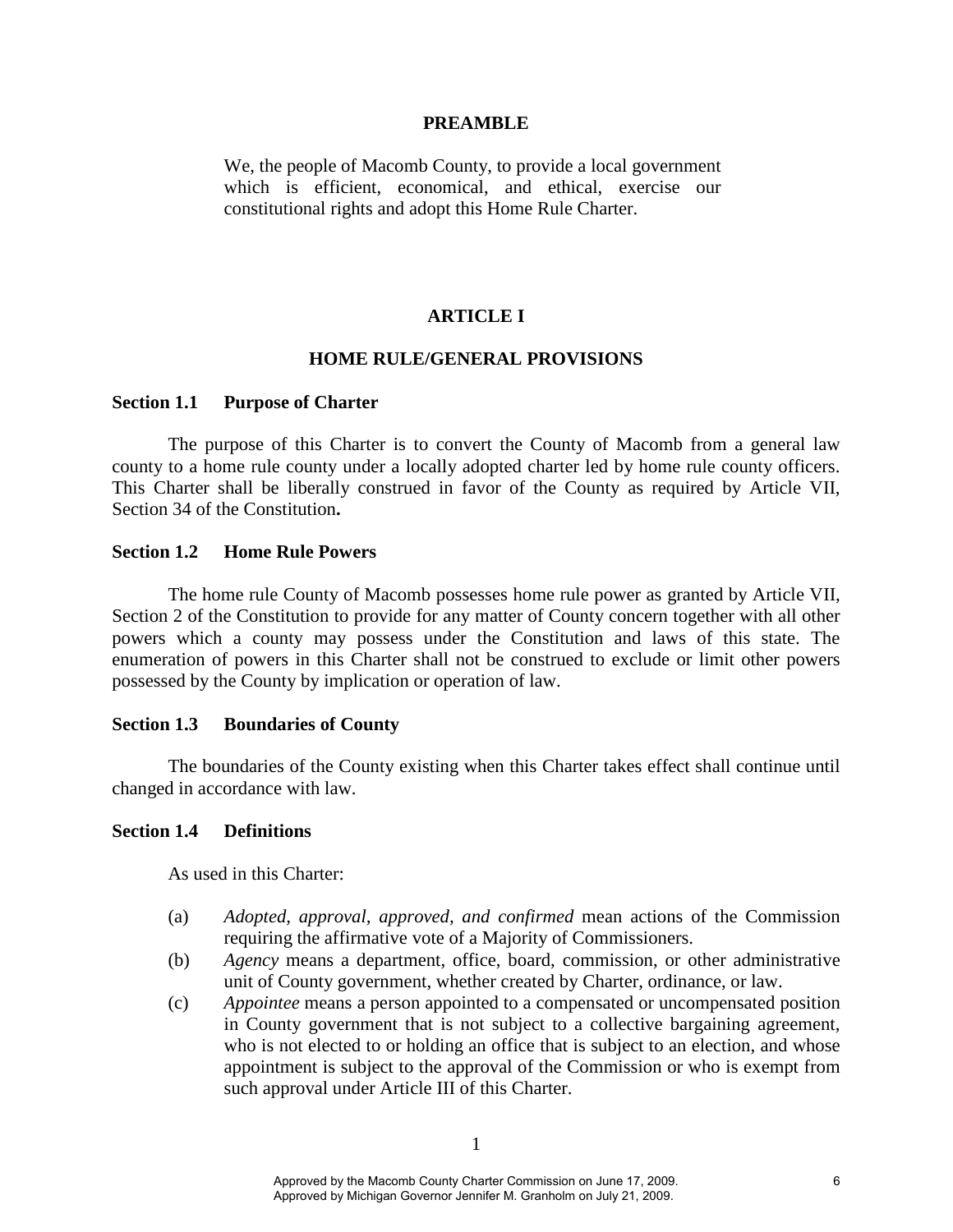- (d) *Commission* means the County Board of Commissioners created by this Charter.
- (e) *Commissioner* means a member of the Commission. Commissioners are home rule county officers under this Charter.
- (f) *Constitution* means the Constitution of the State of Michigan, as amended.
- (g) *County* means Macomb County, Michigan.
- (h) *Countywide Elected Official* means the holder of an office in County government which is elected on a countywide basis. Countywide Elected Officials are home rule county officers under this Charter.
- (i) *Employee* means a person hired and employed in a position in County government.
- (j) *Ethics Board* means the Board of Ethics as created in this Charter.
- (k) *Ethics Board Member* means a member of the Board of Ethics.
- (l) *Executive* means the person holding the office of County Executive created by this Charter.
- (m) *Including and included* mean including, or included, without limitation.
- (n) *Majority* of the Commission or other multi-member body means a majority of the non-vacant positions.
- (o) *Organization Plan* means a plan of organization or reorganization proposed and approved as provided in this Charter.
- (p) *Public Servant* means a Countywide Elected Official, Commissioner, Appointee, or Employee.

# **ARTICLE II**

# **ETHICS**

#### **Section 2.1 Standards**

Public Servants of the County shall observe the highest standards of ethical conduct and are obligated to:

- (a) Comply with all laws and policies of County government;
- (b) Be independent, impartial, and fair in their judgment and actions;
- (c) Use their public office for the public good, not for personal gain;
- (d) Conduct public business openly, as provided by law, in an atmosphere of respect and civility; and
- (e) Cooperate fully with any request of the Ethics Board for information or assistance, subject to law.

#### **Section 2.2 Ethics Ordinance Mandated**

Within 1 year after the effective date of this Charter, the Commission shall adopt an ethics ordinance governing all Public Servants.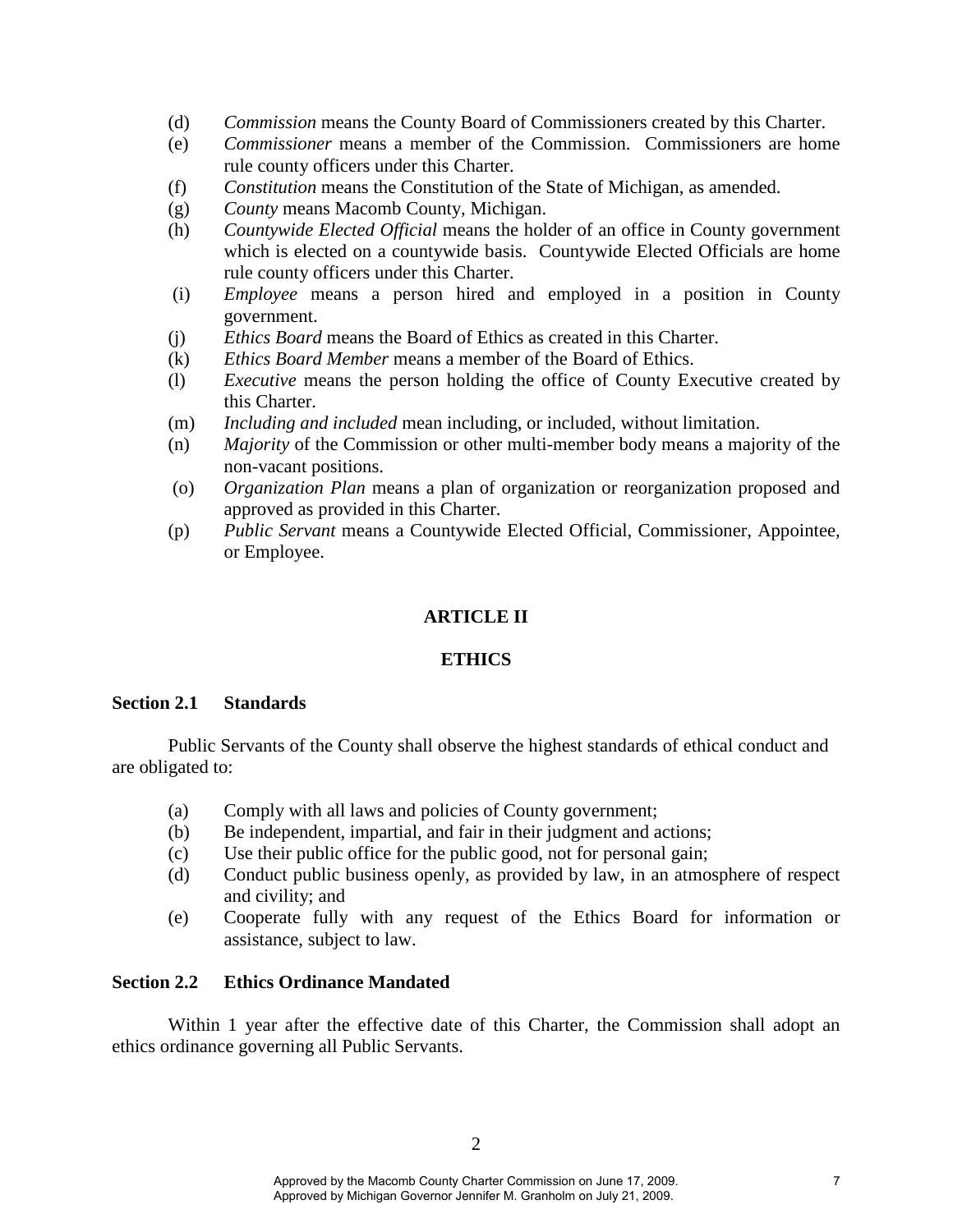# **Section 2.3 Ethics Ordinance Provisions**

At a minimum, the ethics ordinance shall:

- (a) Define "conflict of interest" and prohibit a Public Servant from acting on a decision or transaction where an interest of the Public Servant, including a partisan political interest, is in actual or apparent conflict with an actual or apparent interest of the County.
- (b) Require a Public Servant to disclose personal interests in all contracts involving the County; the receipt of all gifts from persons doing, or seeking, or who may reasonably be expected to seek, County business; as well as other relationships which are, or may appear to be, a conflict of interest.
- (c) Define the circumstances in which acceptance of employment by a present or past Public Servant with another public or private entity is incompatible with the ethical duties of the Public Servant, and the extent to which such employment is prohibited.
- (d) Address the extent to which nepotism shall be prohibited in County hiring, appointments, and promotional decisions.
- (e)Define and prohibit all inappropriate political activity by Public Servants, including improper use of County time and property.
- (f)Define "confidential information of the County" and prohibit its disclosure by a Public Servant to a third party.
- (g) Define and prohibit the use of County resources and assets by a Public Servant for private purposes or commercial gain.
- (h) Define the disclosure requirements for potential and existing County vendors.
- (i) Provide sanctions for violations of the ethics ordinance.

# **Section 2.4 Board of Ethics**

**2.4.1** The Board of Ethics is created.

**2.4.2** The Ethics Board consists of 5 members, nominated by the Executive and subject to approval by the Commission. The Commission shall vote on approval within 60 days of receipt of a nomination from the Executive. If the Commission fails to act upon a nomination within that time, the Executive's nomination becomes effective.

**2.4.3** Ethics Board Members serve without compensation.

**2.4.4** Ethics Board Members are appointed for 5-year terms, with the terms of not more than 2 Ethics Board Members expiring in any 1 year. Of the initial appointments, 2 shall expire February 1, 2013, 2 shall expire February 1, 2014, and 1 shall expire February 1, 2015.

**2.4.5** Ethics Board Members must be qualified electors in the County.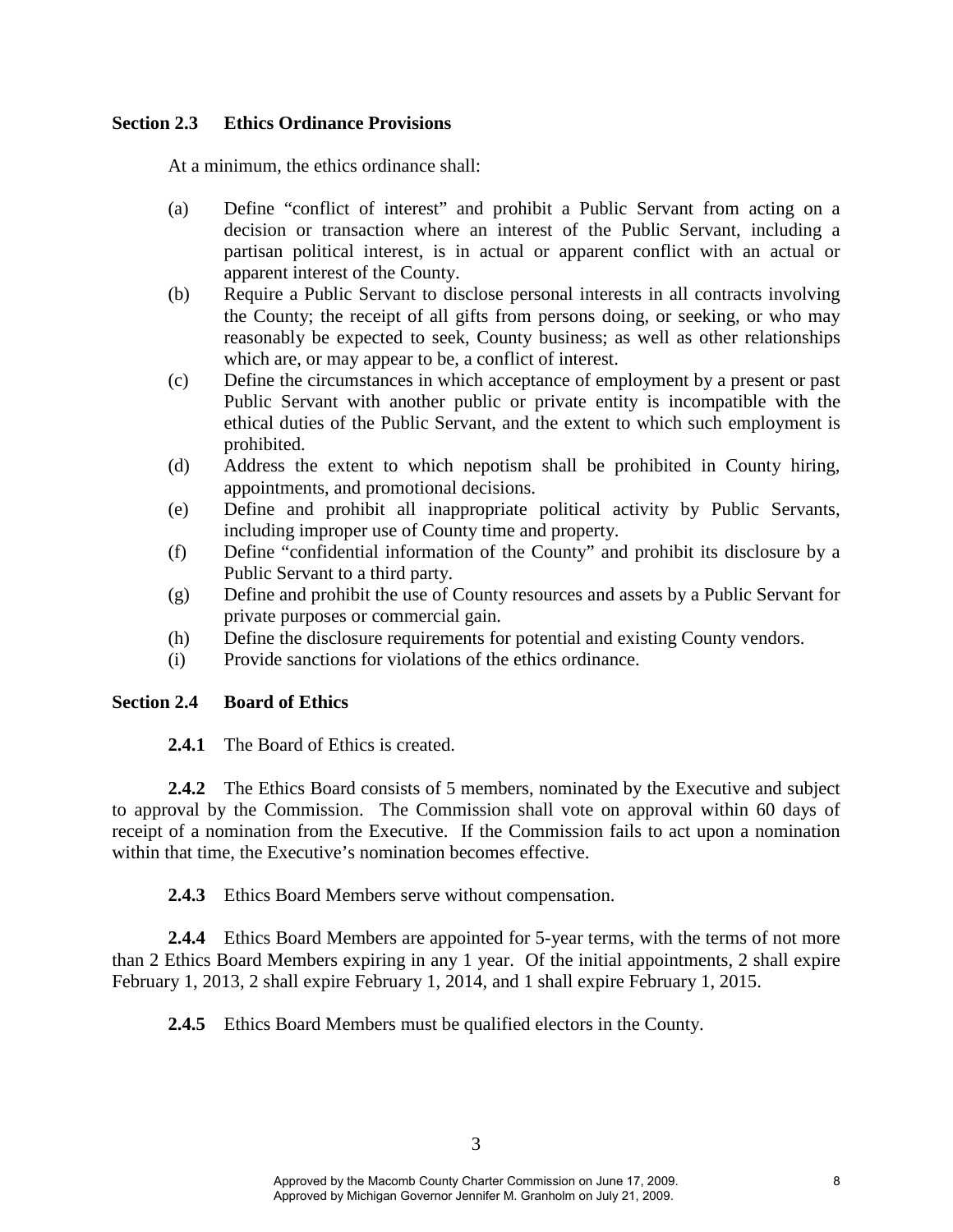**2.4.6** Persons who have been Public Servants, other than unpaid Appointees, at any time in the preceding 2 years, their immediate family members, and other individuals as provided by ordinance, are ineligible to serve on the Ethics Board.

**2.4.7** An Ethics Board Member may not be an officer of a political party.

**2.4.8** An Ethics Board Member may be removed by the Executive for cause with the approval of the Commission.

# **Section 2.5 Powers and Duties of the Ethics Board**

**2.5.1** Within 180 days after approval of the 5 initial Ethics Board Members, the Ethics Board shall propose rules of procedure for the enforcement of the ethics provisions of this Charter, ordinance, and law, and submit them to the Commission for approval by resolution. The approved rules shall be filed with the County Clerk. If the Commission fails to approve or reject the proposed rules within 60 days after submission, the rules become effective.

**2.5.2** The Ethics Board may prepare educational materials regarding applicable ethics standards after consultation with the affected Agencies and conduct training programs for Public Servants.

**2.5.3** The Ethics Board shall provide a procedure whereby a Public Servant may obtain informal guidance for understanding and complying with applicable ethics standards.

**2.5.4** On the request of a Public Servant, or the supervisor of an Employee, concerning action by the Public Servant, the Ethics Board may render an advisory opinion.

# **Section 2.6 Complaints and Sanctions**

2.6.1 A complaint alleging violation of an applicable ethics provision may be filed with the Ethics Board. The complaint must be signed by the complainant whose identity, as well as all information relating to the complaint, shall be kept confidential except as required by law or ordinance. Whenever an Agency receives a complaint alleging an ethics violation or determines that an ethics violation may have occurred, it shall refer the matter to the Ethics Board.

**2.6.2** If the Ethics Board determines that a complaint is supported by probable cause, it shall proceed to resolve the complaint in accordance with its rules of procedure, which shall include notice and an opportunity to be heard. The Ethics Board may subpoena witnesses, compel the production of evidence, and administer oaths.

**2.6.3** The Ethics Board may investigate any matter related to its responsibilities.

**2.6.4** The Ethics Board may seek the assistance of Corporation Counsel or, with the approval of the Commission, may retain outside counsel.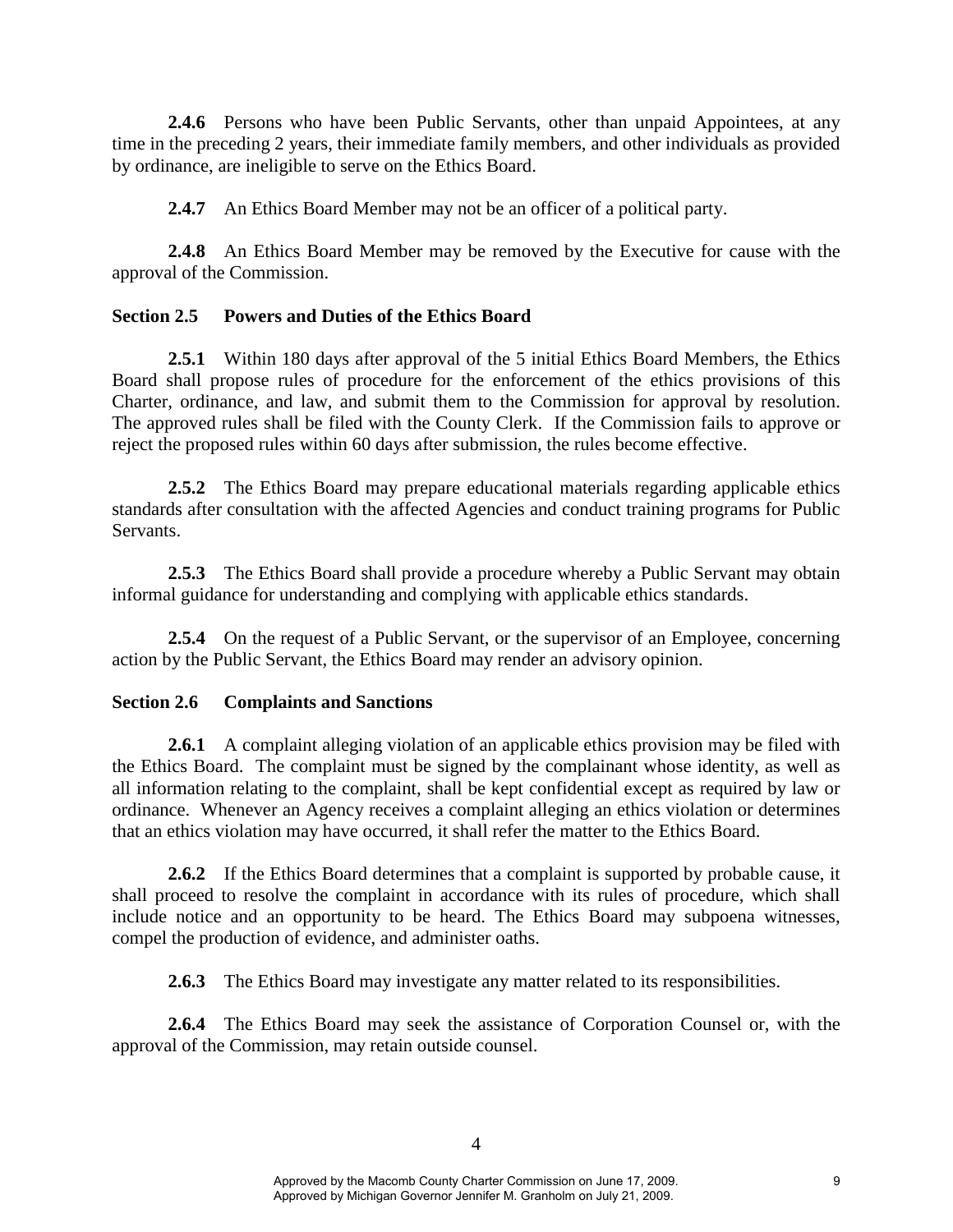**2.6.5** Ethics Board determinations are final, reviewable only by a court as provided by law.

# **Section 2.7 Retaliation Prohibited**

A Public Servant shall not take retaliatory action of any type against the complainant or a witness, and any such retaliatory action is itself a violation of the ethics provisions of the County.

# **Section 2.8 Annual Report**

The Ethics Board shall submit an annual report to the Commission as required by ordinance.

# **Section 2.9 Exemption from Reorganization**

The Ethics Board is exempt from reorganization under an Organization Plan.

#### **Section 2.10 Funding**

The County shall provide an annual appropriation and resources sufficient to enable the Ethics Board to perform its duties.

# **ARTICLE III**

# **EXECUTIVE**

#### **Section 3.1 Executive**

The office of County Executive is created and the executive power of the County is vested in the Executive, who is the head of the executive branch of County government.

#### **Section 3.2 Election and Term**

The Executive shall be elected at large on a partisan basis for a 4-year term. State law procedures and deadlines applicable to filing for office by candidates for Countywide Elected Officials elected under Article VI, and the conduct and canvass of such county elections, shall also apply to the office of Executive, except the Executive shall be elected for a term concurrent with the term of the governor.

# **Section 3.3 Qualifications of the Executive**

A person who is a registered and qualified elector in the County as of the filing deadline for the office of Executive is qualified to serve as the Executive.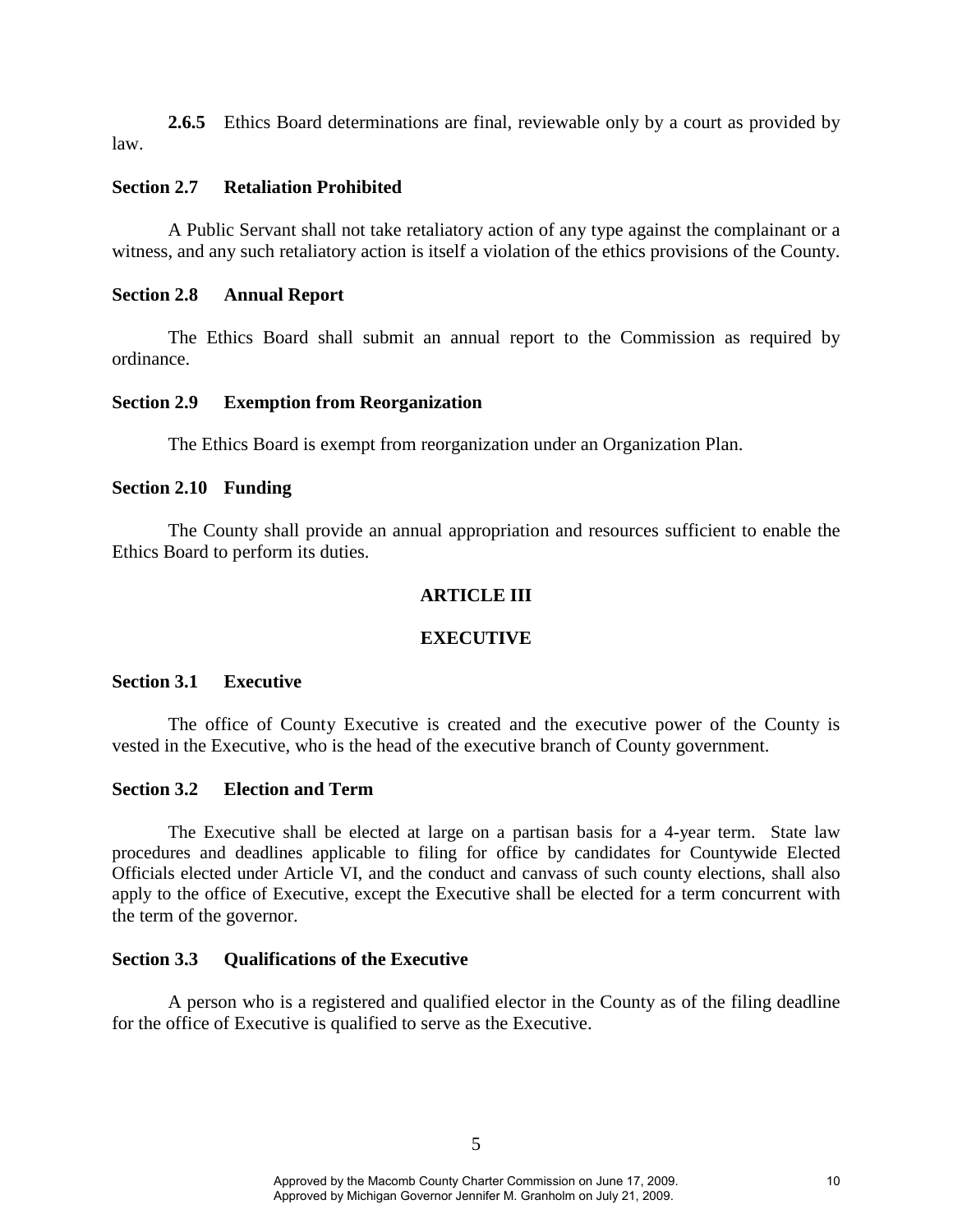# **Section 3.4 Office at County Seat**

The principal office of the Executive shall be at the County seat.

# **Section 3.5 Authority, Duties, and Responsibilities**

The Executive has the authority, duty, and responsibility to:

- (a) Supervise, coordinate, direct, and control all County departments except for departments headed by Countywide Elected Officials other than the Executive, facilities, operations, and services except as otherwise provided by this Charter or law;
- (b) Enforce all laws in the County except as provided for by this Charter or law;
- (c) Discharge the duties granted the Executive by this Charter, law, or ordinance, and exercise all incidental powers necessary or convenient for the discharge of the duties and functions specified in this Charter or lawfully delegated to the Executive;
- (d) Submit reports and recommendations to the Commission on matters affecting the County;
- (e) Exercise powers and duties required for emergency preparedness;
- (f) Receive community information concerning County services;
- (g) Maintain intergovernmental relations and advocate or develop proposed legislation beneficial to County interests;
- (h) Coordinate economic development programs, countywide planning, and marketing of the County;
- (i) Promote the preservation of the natural resources of the County;
- (j) Submit to the Commission a proposed annual budget; and
- (k) Maintain no other full-time employment.

# **Section 3.6 Organization Plan**

**3.6.1** Except as provided in Article XI, within 90 days after the start of a new term of office the Executive shall submit a proposed Organization Plan to the Commission which includes an explanation of the reasons for the plan and an evaluation of its financial impact.

**3.6.2** The Organization Plan may provide for the creation or abolition of any Agency except for the departments and offices created by Article VII of this Charter and any others expressly exempted by this Charter or prohibited from being created or abolished by law. The Organization Plan may also transfer powers, duties, and functions of the County among the Agencies, including those created by Article VII of this Charter, if not prohibited by this Charter or law. The Executive may submit proposed amendments to the Organization Plan to the Commission at any time.

**3.6.3** The Organization Plan shall provide for public access to the expenditure records of the County in a feasible, accessible, and economical manner.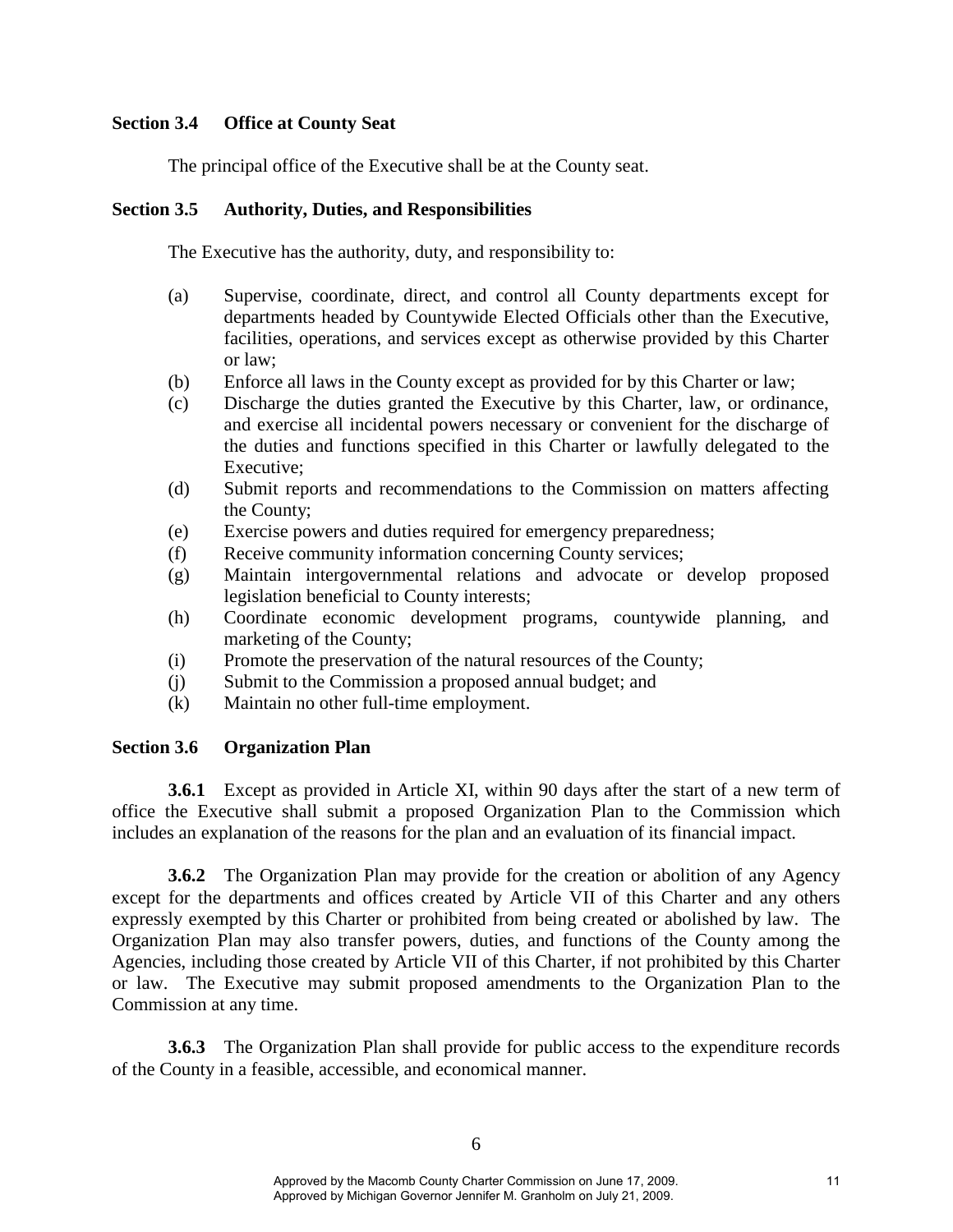**3.6.4** The Commission shall hold a public hearing on the proposed Organization Plan or any proposed amendment within 50 days after its submission and must either approve, with or without amendment, or reject the proposed Organization Plan or any proposed amendment within 75 days after its submission.

# **Section 3.7 Report of County Financial Condition**

The Executive shall file a report with the Commission on the financial condition of the County at least quarterly. The report shall include:

- (a) A comparison of actual revenues to budgeted revenues for the current fiscal year;
- (b) A comparison of actual expenditures to budgeted expenditures for the current fiscal year;
- (c) Any revisions to the original revenue estimates and/or expenditure estimates; and
- (d) Additional information required by ordinance or law.

#### **Section 3.8 Appointments**

Unless otherwise provided by this Charter or law:

- (a) The Executive shall appoint the Deputy County Executive, executive staff, department directors, members of boards and commissions, County representatives on intergovernmental bodies, and all other appointed officials or representatives;
- (b) With the exception of the Deputy County Executive, appointments by the Executive require approval by the Commission unless such appointments are exempted from approval by this Charter or law. If the Commission fails to approve or reject a proposed appointment within 75 days after its submission, the appointment becomes effective;
- (c) Countywide Elected Officials provided for in Article VI of this Charter are exempt from this section;
- (d) The Executive may appoint a confidential secretary, up to 3 administrative assistants, and unpaid advisory boards and commissions, all of whom are exempt from approval by the Commission;
- (e) Appointees of the Executive shall serve at will, at the pleasure of the Executive unless otherwise provided by law or contract; and
- (f) The department of Human Resources and Labor Relations shall establish and adopt qualifications and criteria for the appointment of department directors and other Appointees.

# **Section 3.9 Veto Authority**

Unless prohibited by law, the Executive may veto an ordinance, a line item of an ordinance appropriating money, or a resolution having the effect of law or approving a contract, by transmitting to the Commission notice of the veto and reasons for the veto. If the Executive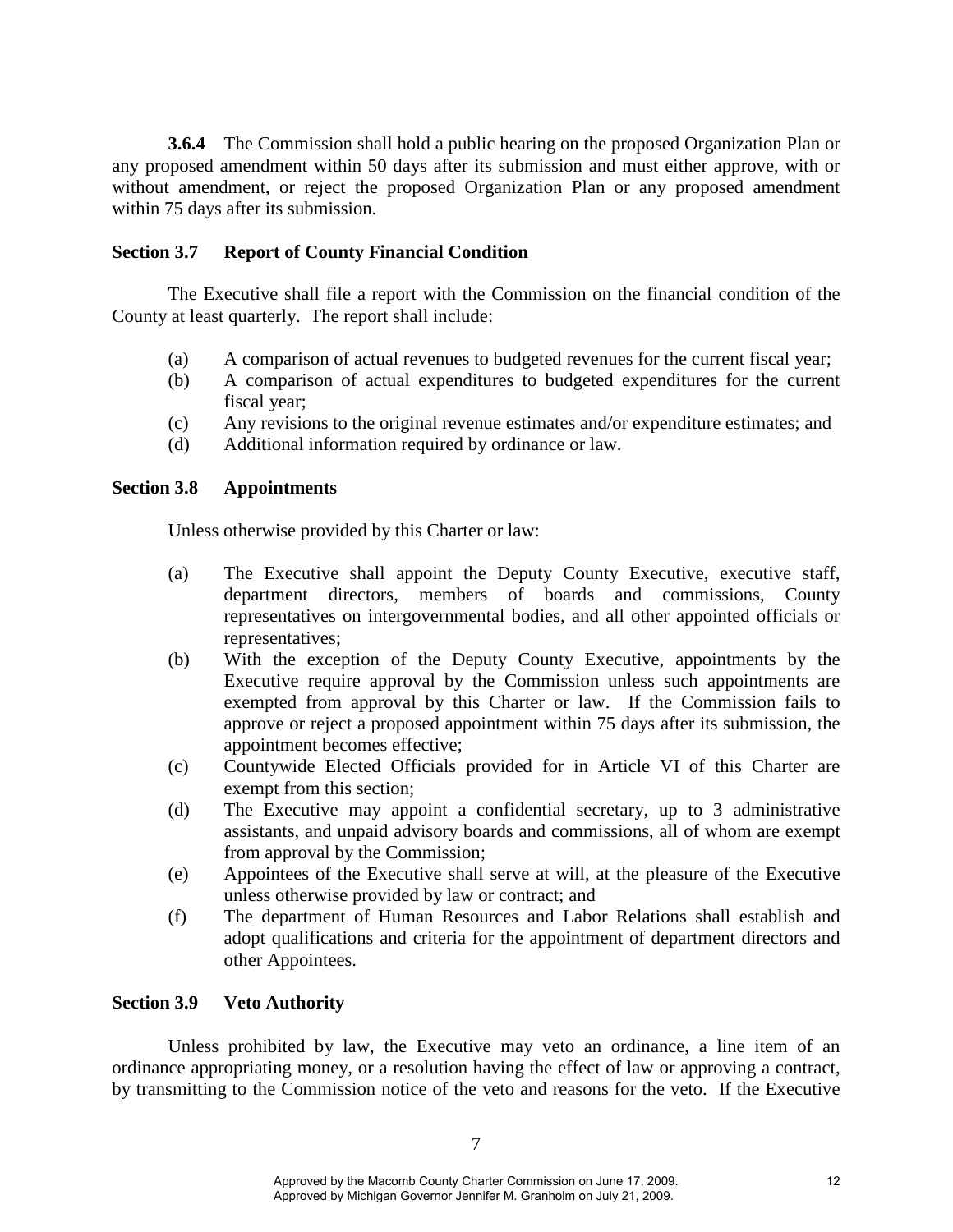fails to exercise the veto within 10 business days after receipt of the ordinance by the Executive or within 10 business days after the adoption of a resolution, the action of the Commission takes effect.

# **Section 3.10 Intergovernmental Relations**

The Executive, with the approval of the Commission and concurrence of each Countywide Elected Official whose department will be required to allocate or transfer resources, may:

- (a) Enter into any intergovernmental contract which is not specifically prohibited by law;
- (b) Join, establish, or form with any other governmental unit an intergovernmental district or authority to perform a public function or service, which each is authorized to perform separately, the performance of which is not prohibited by law;
- (c) Accept, upon mutually agreed conditions, the transfer of performance of any municipal function or service from a governmental unit wholly or partially within the County, if the performance of that function or service by the County is not specifically prohibited by law, and if the function or service is offered on a countywide basis; and
- (d) Provide by contract services or functions in a political subdivision of the County with the agreement of the legislative body of that subdivision and with approval of the contract by the Commission. The cost of services or functions provided to a political subdivision of the County, but not provided countywide, shall be paid by the political subdivision in which the services or functions are performed. The revenues collected for the contracted services or functions shall be used first to pay for the contracted services.

# **Section 3.11 Deputy County Executive**

The Office of the Deputy County Executive is created. The Deputy County Executive shall exercise the powers and duties of the Executive if the office is vacant or if the Executive is absent or disabled. The Deputy County Executive shall also perform the powers and duties delegated by the Executive.

#### **Section 3.12 Removal by Governor**

The Executive may be removed from office by the governor for the same reasons and with the same due process as provided by law for the sheriff, prosecuting attorney, county clerk, and county treasurer.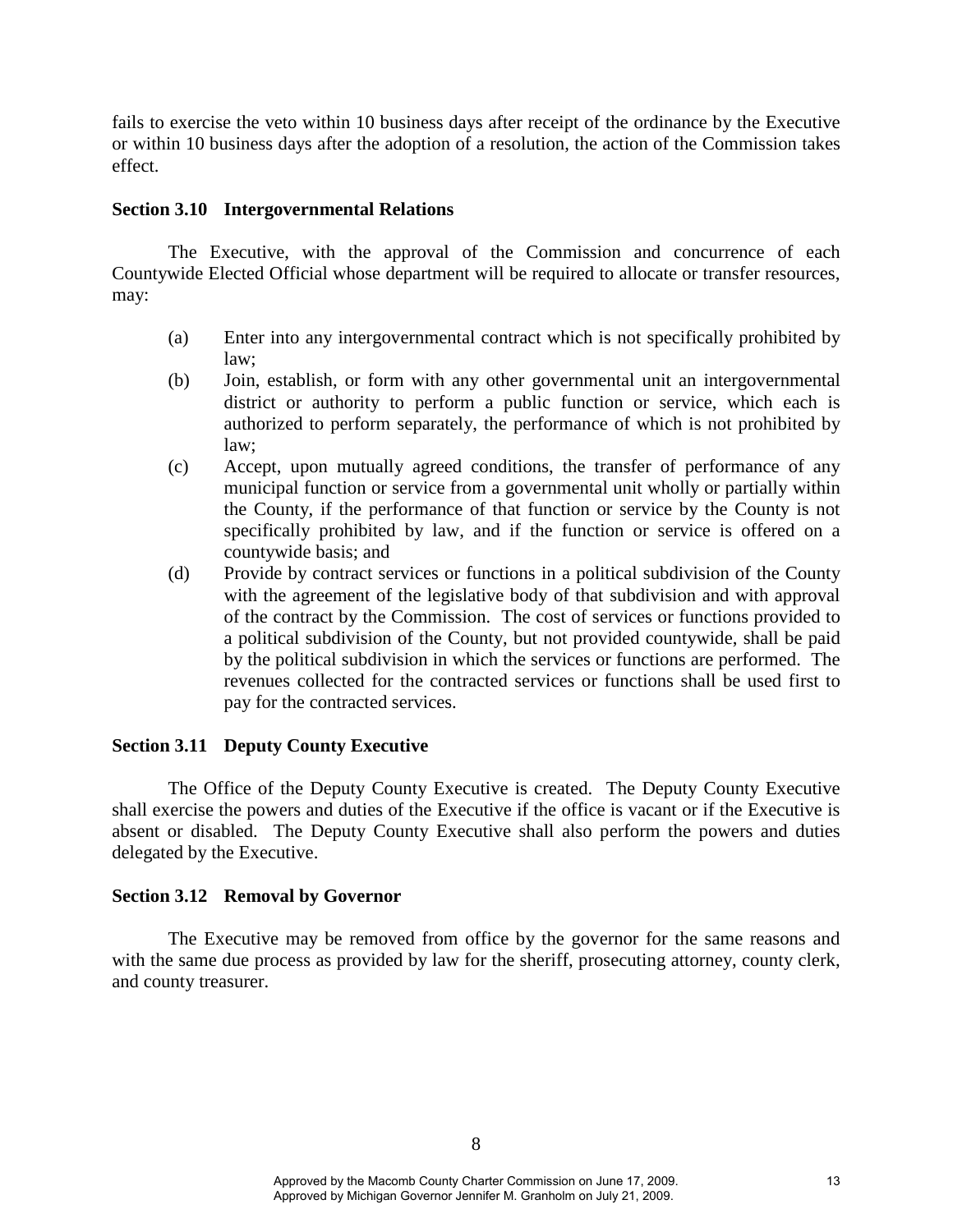#### **Section 3.13 Removal for Incapacity**

The Executive may be removed from office upon the affirmative vote of not less than 3/4 of the Commissioners serving after a public hearing upon a finding that the Executive is unable by reason of incapacity to perform the duties of office. The decision of the Commission may be appealed by the Executive to the Circuit Court for a de novo review.

# **Section 3.14 Vacancies**

**3.14.1** The office of the Executive becomes vacant in the manner provided by law for the offices of sheriff, prosecuting attorney, county clerk, and county treasurer.

**3.14.2** If a person elected to the office of Executive dies before the commencement of the term of office, a vacancy exists which shall be filled within 15 days after the beginning of the term.

# **Section 3.15 Filling a Vacancy**

A vacancy in the office of the Executive shall be filled in the following manner:

- (a) The county clerk, the prosecuting attorney, the sheriff, the treasurer, and the chairperson of the Commission shall, at a public meeting, appoint by a Majority a person to fill the vacancy within 60 days for the remainder of the unexpired term and until a successor is elected and qualified.
- (b) The office of the Executive shall be filled in the case of vacancy by holding a special primary election on the next August election day, in the manner provided by law, followed by a special election to be held on the next November election day for which it is possible to place the office of Executive on the ballot in the manner provided by law. The successor so elected shall hold the office for the remainder of the unexpired term.

# **Section 3.16 Transfers of Property and Records**

All property, records, and equipment of any Agency affected by this Charter or an Organization Plan shall be transferred to the appropriate Agency as directed by the Executive.

# **Section 3.17 Signature**

All contracts and instruments binding the County shall be signed by the Executive or designee of the Executive.

#### **Section 3.18 Emergency Management**

The emergency management functions of the County shall be vested in the Executive, who may direct the emergency management coordinator and execute the emergency management plan of the County.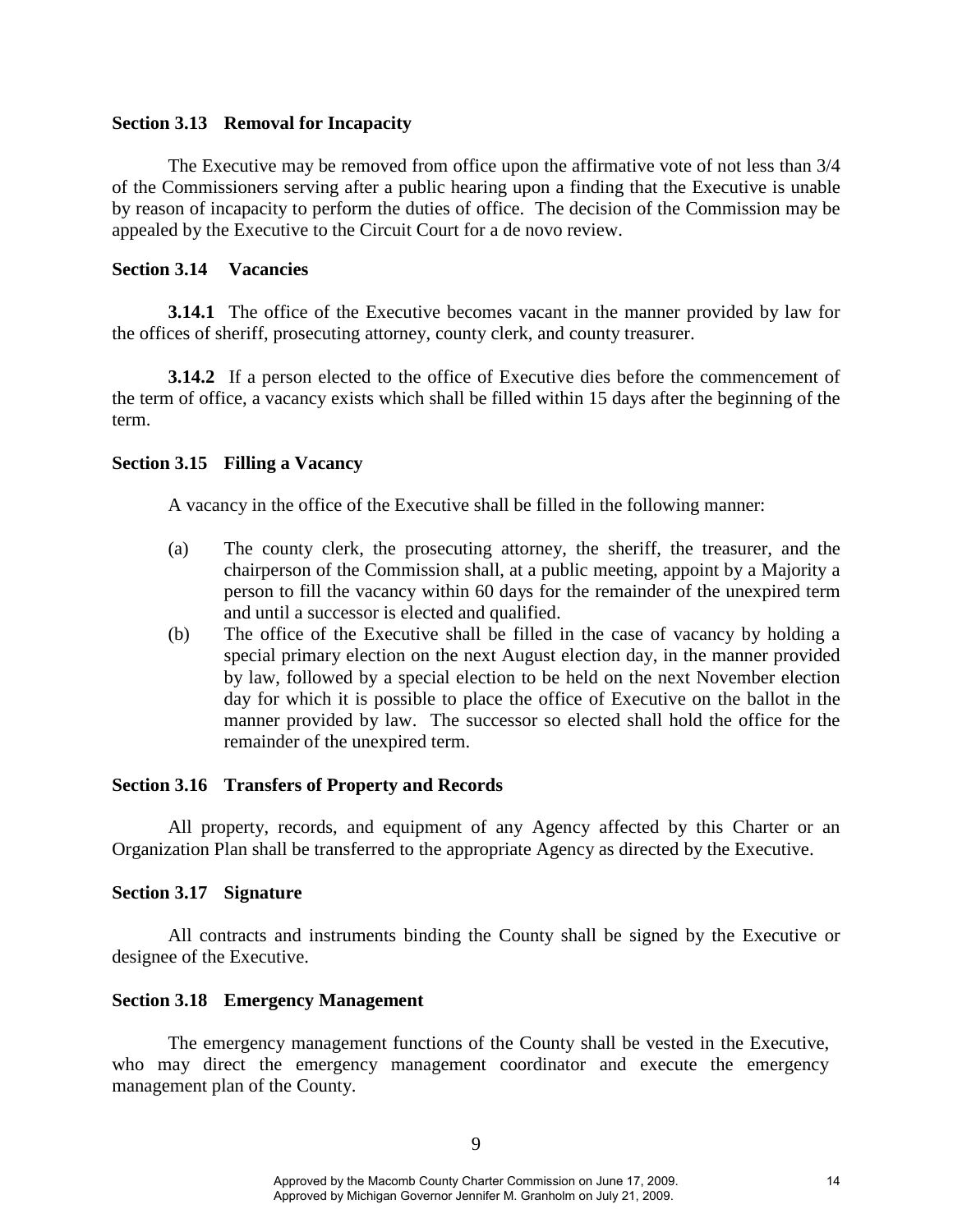# **ARTICLE IV**

#### **LEGISLATIVE**

#### **Section 4.1 Commission**

The Commission is created and the legislative power of the County is vested in the Commission. The Commission consists of 13 members elected for terms concurrent with State Representatives on a partisan basis from single member districts established by the County Apportionment Commission as provided in Article V.

#### **Section 4.2 Qualifications of a Commissioner**

A person who is a registered and qualified elector in the Commissioner district where the person resides as of the deadline for filing to run for the office of Commissioner is qualified to serve as a Commissioner for that district, unless the person is otherwise prohibited by law from holding the office of Commissioner.

#### **Section 4.3 Meetings, Rules, and Procedures**

At the first meeting of each new term, the Commission shall elect a chairperson and its other officers and establish its rules of procedure and its regular monthly meeting schedule. A Majority of the Commission constitutes a quorum.

#### **Section 4.4 Powers and Duties**

In addition to other powers and duties prescribed in this Charter, the Commission may:

- (a) Adopt, amend, or repeal ordinances or resolutions;
- (b) Establish committees of the Commission necessary to efficiently conduct the business of the Commission;
- (c) Appropriate funds, levy taxes, fees, and other charges, and authorize borrowing as provided by this Charter and applicable laws;
- (d) Approve contracts of the County;
- (e) Approve or reject appointments by the Executive as provided by this Charter;
- (f) Override a veto by the Executive within 30 days by at least 2/3 of the Commissioners serving;
- (g) Subpoena individuals, compel the production of records, and administer oaths;
- (h) Appoint, approve, and remove members of committees, boards, and commissions as provided by this Charter or law;
- (i) Submit tax and ballot proposals to the electorate; and
- (j) Exercise any power granted by law to charter or general law counties unless otherwise provided by this Charter.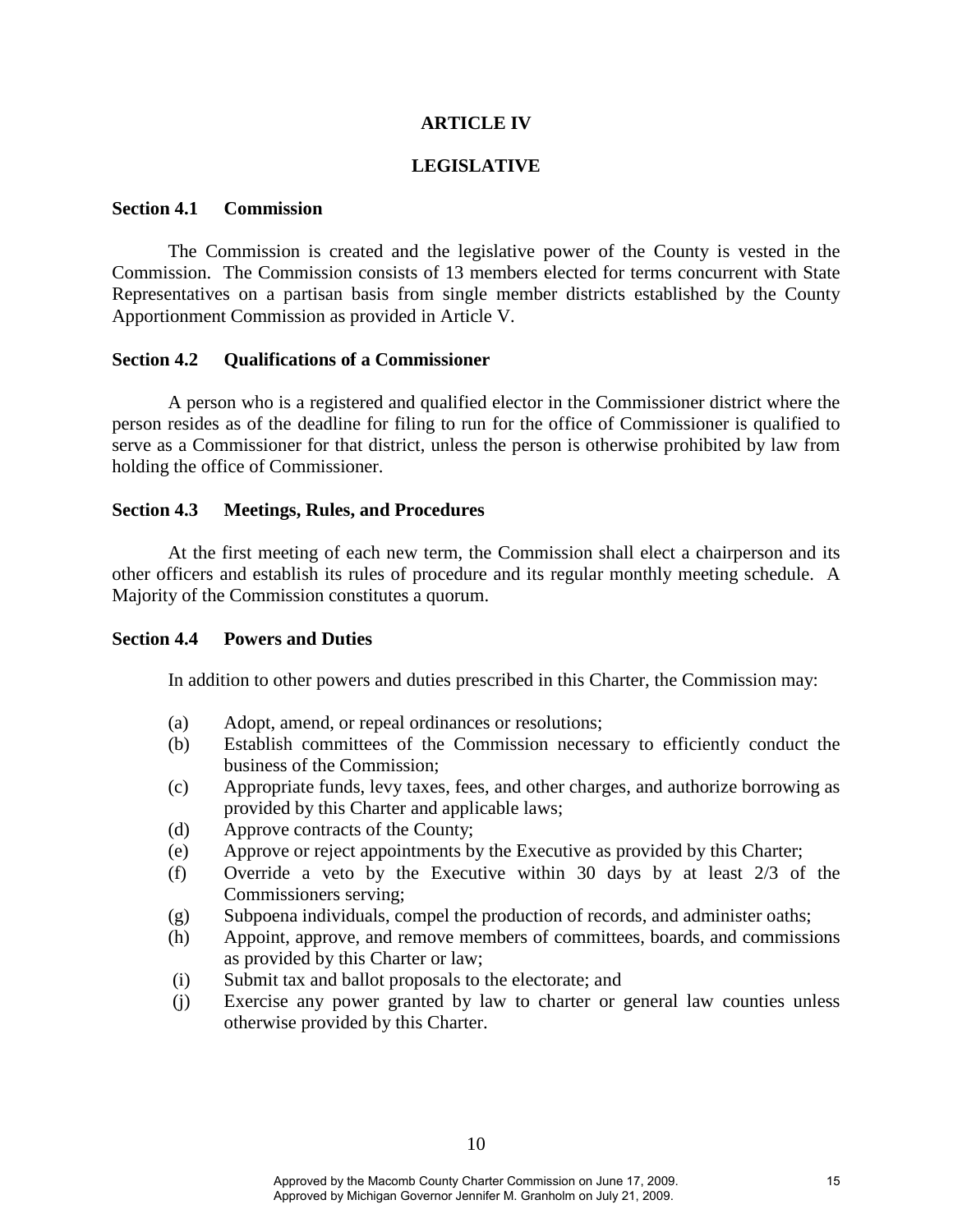# **Section 4.5 Enumerated Powers Not Exclusive**

The enumeration of powers in this Charter shall not be held or deemed to be exclusive. In addition to the powers enumerated in this Charter, implied by this Charter, or appropriate to the exercise of the powers enumerated in this Charter, the Commission shall have and may exercise all legislative powers which this Charter could specifically enumerate as provided by the Constitution and the laws of the State of Michigan.

#### **Section 4.6 Ordinances and Resolutions**

The Commission shall act by ordinance if required by this Charter or law, otherwise by resolution. All acts of the Commission imposing a penalty shall be by ordinance.

#### **Section 4.7 Ordination, Adoption, and Publication**

The Commission shall, within 180 days after the effective date of this Charter, adopt an ordinance providing for codification of ordinances and the preservation and indexing of resolutions.

#### **Section 4.8 Vacancies**

**4.8.1** A vacancy occurs in the office of a Commissioner by death, resignation, removal of residency from the district, or removal from office.

**4.8.2** A vacancy shall be filled by appointment of a registered and qualified elector of the district in which he or she is to be appointed within 30 days by a Majority of Commissioners. The appointee shall take office upon filing the oath of office with the County Clerk after the meeting at which the appointment is made.

**4.8.3** If the vacancy is filled in the first year of the term, the appointee shall serve until a successor is elected in a special election called by the Commission in accordance with law. If the vacancy is filled in the second year of the term, the appointee shall serve out the unexpired term.

# **Section 4.9 Removal for Incapacity**

A Commissioner may be removed from office upon the affirmative vote of not less than 3/4 of the Commissioners serving after a public hearing upon a finding that the Commissioner is unable by reason of incapacity to perform the duties of office. The decision of the Commission may be appealed by the Commissioner to the Circuit Court for a de novo review.

# **Section 4.10 Independent Counsel**

Independent counsel may be retained by the Commission to provide legal services for specific projects or issues relative to its powers and duties as deemed necessary by the Commission. The process for retaining an independent counsel shall be established by an ordinance not subject to veto by the Executive. The independent counsel shall be an attorney or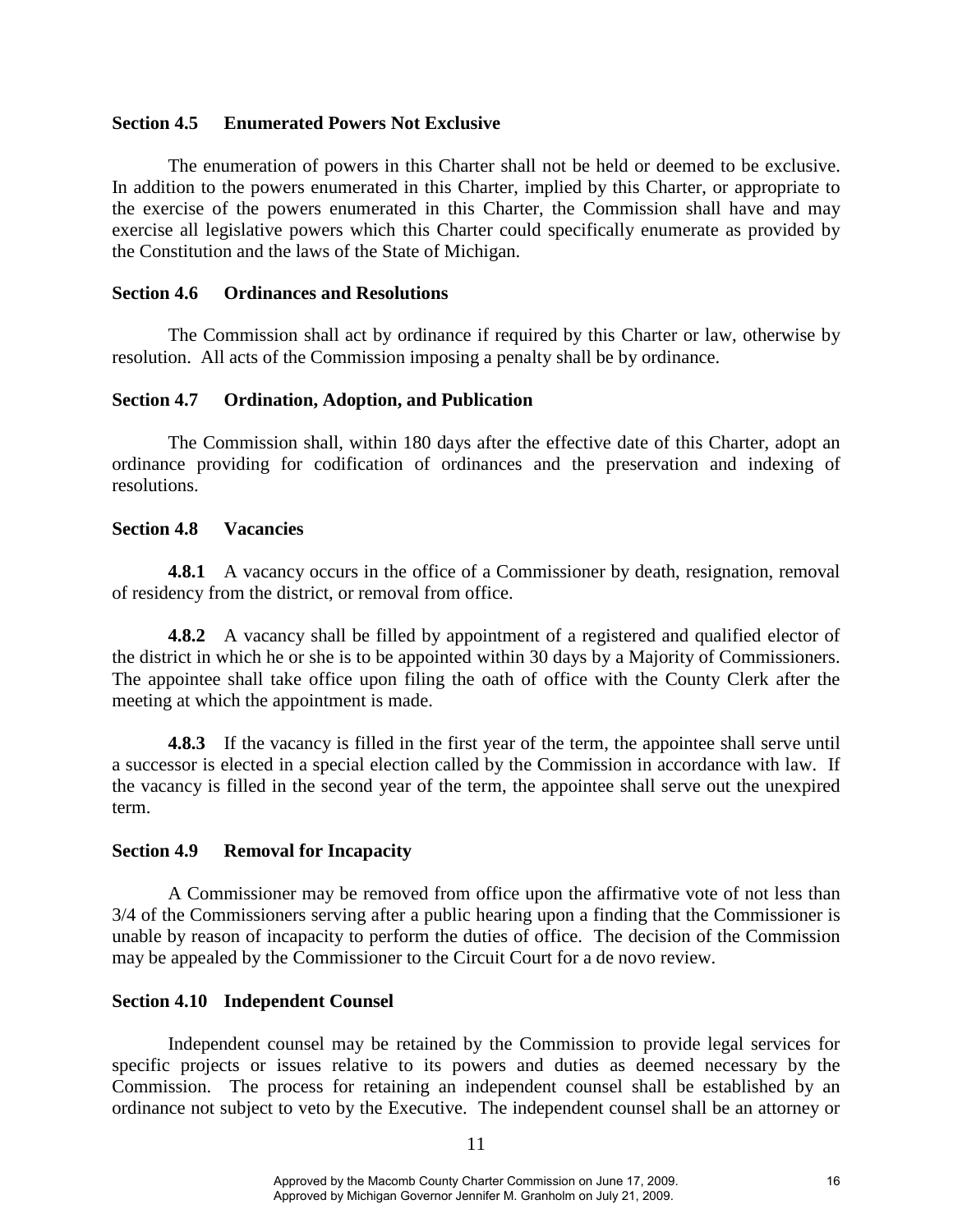attorneys licensed to practice law in Michigan. The independent counsel shall not be an Employee of the County.

#### **ARTICLE V**

#### **APPORTIONMENT AND ELECTIONS**

#### **Section 5.1 Apportionment of County Commission Districts**

The County Apportionment Commission shall establish Commission districts in the manner required by law within 60 days after the most recent final decennial census figures are certified by the United States Government. The districts shall be contiguous, compact, and as nearly square as practicable, depending on the geography of County area involved, without regard to partisan political advantage. The districts shall be drawn so that each city and township has the largest possible number of complete districts within its boundaries before any part of the city or township is joined to territory outside the boundaries of the city or township to form a district. All districts shall be single member districts and as equal in population as practicable. Townships, villages, cities, and precincts shall be divided only if necessary to meet the population standard.

#### **Section 5.2 County Apportionment Commission**

Unless otherwise required by law, the County Apportionment Commission consists of the County Clerk, the County Treasurer, the Prosecuting Attorney, and the statutory County chairperson of each of the 2 political parties whose candidates for Secretary of State received the most votes in the last election for that office. If the County does not have a statutory chairperson of a political party, the 2 additional members shall be a party representative from each of the 2 political parties receiving the greatest number of votes cast for the office of secretary of state in the last preceding general election and appointed by the chairperson of the state central committee for each of the political parties. The County Clerk convenes the Commission and the County Apportionment Commission shall adopt rules of procedure. Three members of the County Apportionment Commission shall constitute a quorum. All action is by Majority.

#### **Section 5.3 Apportionment Procedure**

Unless otherwise required by law, the County Apportionment Commission shall file an apportionment plan with the County Clerk, at which time the plan shall become effective. If the County Apportionment Commission has failed to submit a plan for the County within 60 days but not less than 30 days after the latest official published census figures are available or an extension granted by the Court of Appeals, any registered voter may submit a plan to the County Apportionment Commission for approval. From the plans submitted, the County Apportionment Commission shall choose a plan meeting the requirements of law. The plan chosen by the County Apportionment Commission shall be filed with the County Clerk within 30 days of the initial or extended deadline for filing its plan, at which time the plan shall become effective.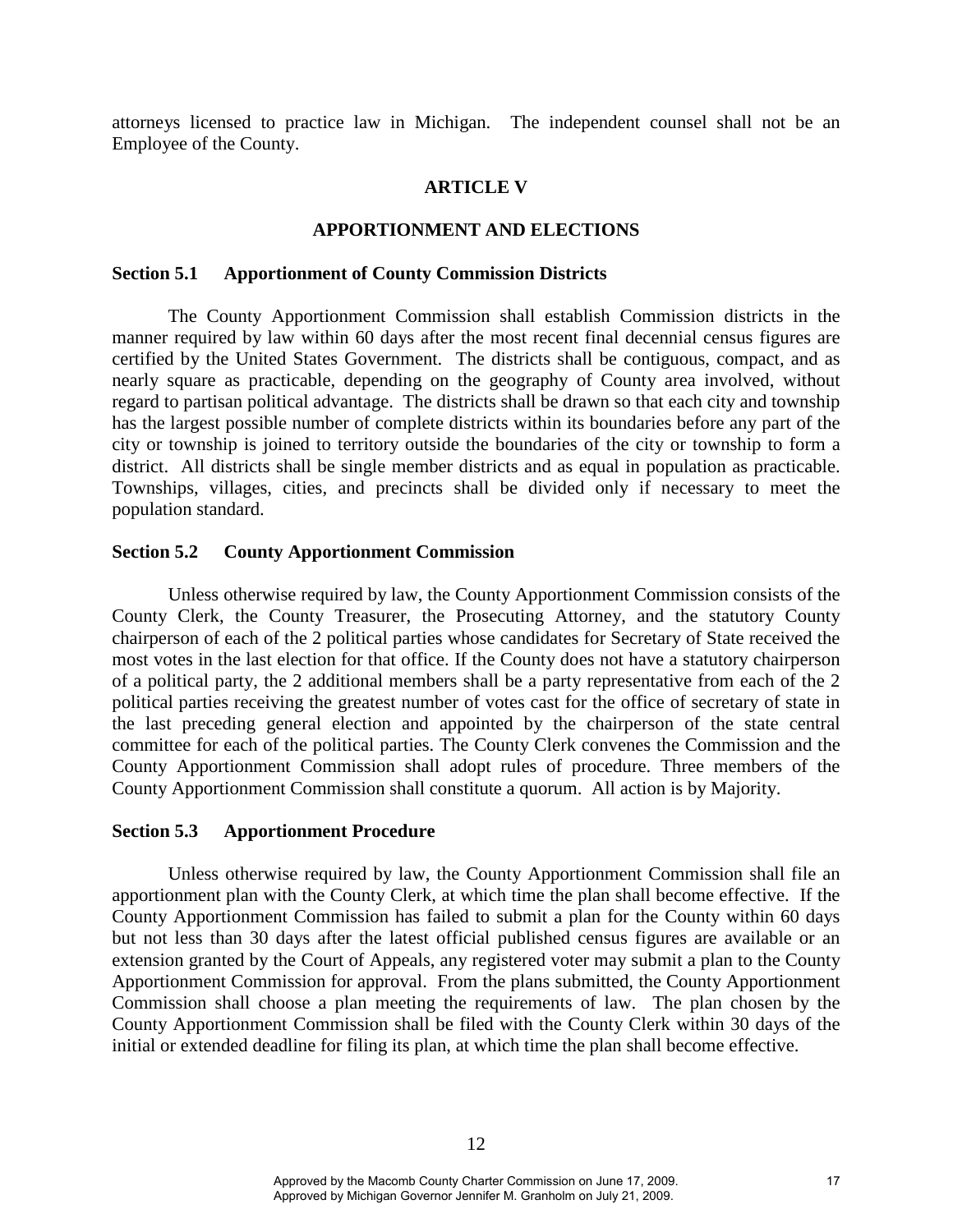#### **Section 5.4 Appeal of an Apportionment Plan**

Unless otherwise provided by law, any registered voter of the County may, within 30 days of the filing of the plan with the County Clerk, petition the Court of Appeals to determine if the plan complies with the law and this Charter. A decision of the Court of Appeals may be appealed to the State Supreme Court as provided by law.

#### **Section 5.5 Final Apportionment Plan**

A final apportionment plan is effective until a new plan is adopted after release of the next United States official decennial census figures.

# **Section 5.6 Elections**

The election of Countywide Elected Officials and Commissioners shall be conducted at the times and in the manner required by this Charter and law.

# **ARTICLE VI**

# **DEPARTMENTS HEADED BY COUNTYWIDE ELECTED OFFICIALS**

# **Section 6.1 Sheriff**

The department of sheriff is created. The head of the department is the elected sheriff.

**6.1.1** The powers and duties of the department are those provided by law for a county sheriff.

 **6.1.2** The department may contract with units of government within the County to provide services to such units upon approval of the Executive and the Commission.

#### **Section 6.2 Prosecuting Attorney**

The department of prosecuting attorney is created. The head of the department is the elected prosecuting attorney.

**6.2.1** The powers and duties of the department are those provided by law for a prosecuting attorney.

#### **Section 6.3 County Clerk and Register of Deeds**

The departments of county clerk and register of deeds are created and shall remain combined as they existed at the effective date of this Charter. The head of the combined departments is the elected county clerk.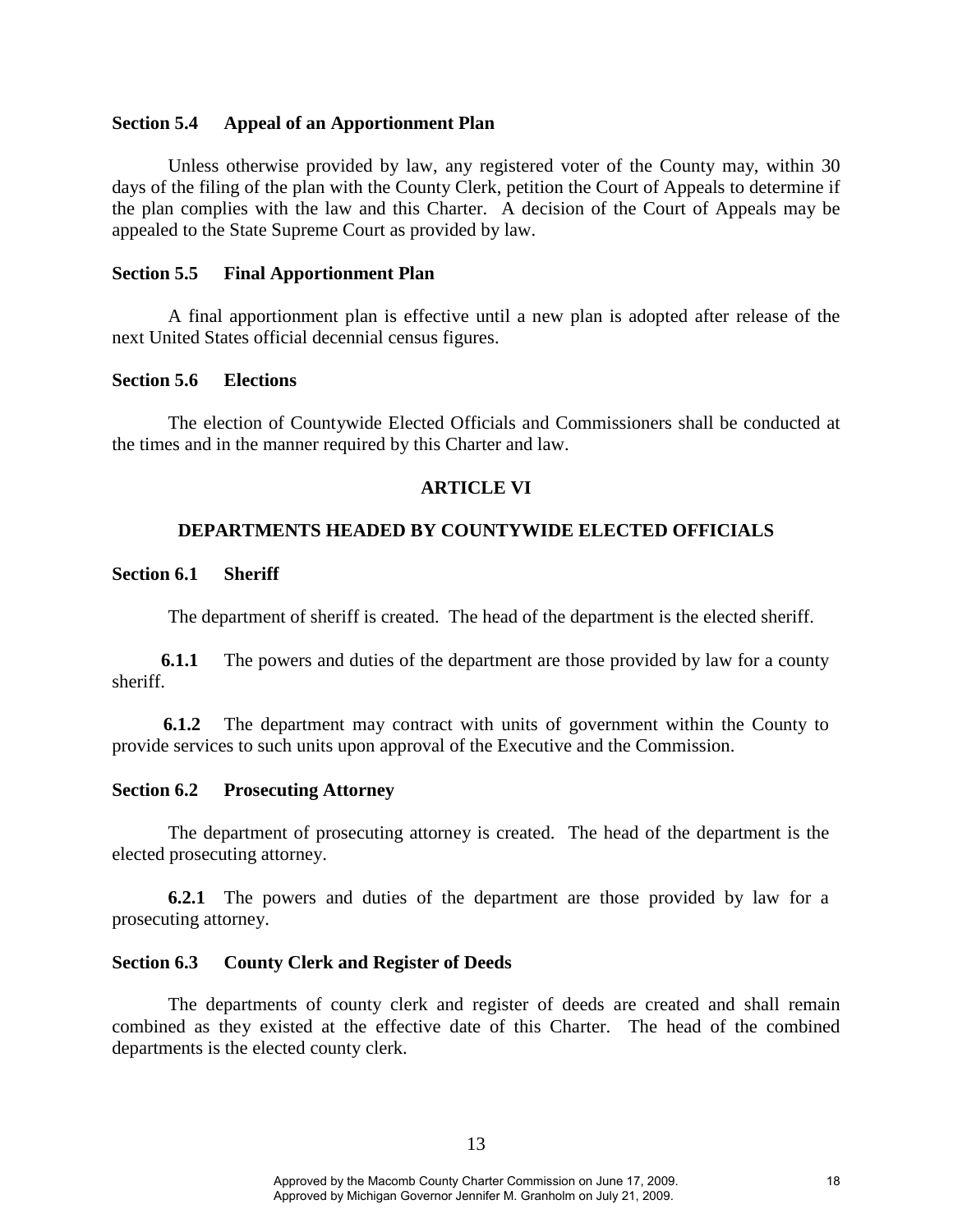**6.3.1** The powers and duties of the department are those provided by law for county clerks and registers of deeds.

 **6.3.2** The department shall maintain central records of the County as provided by law or ordinance. The county clerk, with the assistance of the Executive, shall preserve and keep all records and materials of the first and any future Charter Commission, including but not limited to, all audio and video recordings of the Charter Commission and its committees.

#### **Section 6.4 County Treasurer**

The department of county treasurer is created. The head of the department is the elected treasurer.

**6.4.1** The powers and duties of the department are those provided by law for a county treasurer, including the receipt, deposit, and investment of funds belonging to and under the control of the County.

# **Section 6.5 Public Works**

The department of public works is created. The head of the department is the elected public works commissioner.

**6.5.1** The powers, duties, and functions of the department are the powers, duties, and functions of the public works commissioner combined with the powers, duties, and functions of the drain commissioner as existed at the effective date of this Charter.

 **6.5.2** The public works commissioner shall be elected in the same manner and for the same term as a county drain commissioner as provided by law.

#### **Section 6.6 General Provisions**

**6.6.1** The Countywide Elected Officials provided for in this Article shall be elected on a partisan basis. The powers and duties specifically delegated by this Charter to departments created by this Article shall not be reassigned by an Organization Plan, but additional powers and duties may be assigned by an Organization Plan to any department.

 **6.6.2** The Countywide Elected Officials provided for in this Article shall manage their departments and exercise their powers and duties within authorized budget appropriations. These departments are part of County government and do not exist as separate or independent entities except as provided by law.

 **6.6.3** A vacancy in an office created under this Article occurs, and shall be filled within 90 days, in the manner provided by law. If the next general November election is to be held more than 182 days after the vacancy occurs, and is not the general November election at which a successor in office would be elected if there were no vacancy, the person appointed shall hold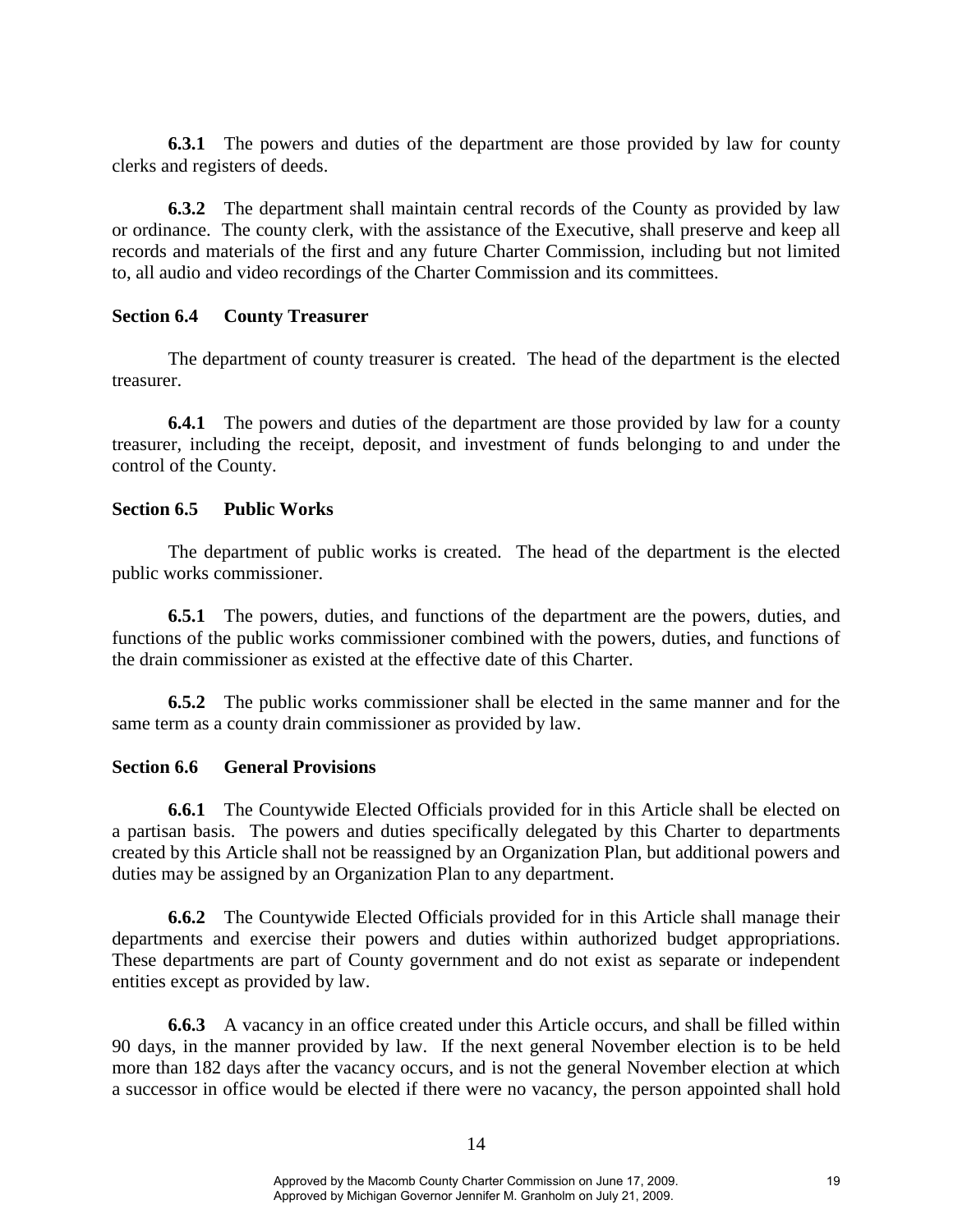office only until a successor is elected at the next general November election in the manner provided by law and qualifies for office. The successor shall hold the office for the remainder of the unexpired term.

**6.6.4** The existence, organization, qualifications, powers, and duties of the Countywide Elected Officials and departments created by this Article shall continue as they existed upon the effective date of this Charter, but shall be subject to the following:

- (a) The Michigan Constitution and state law;
- (b) All Charter provisions of general or specific applicability; and
- (c) All personnel, budgeting, and expenditure recommendations of the Executive as approved by the Commission.

**6.6.5** The Countywide Elected Officials provided for in this Article shall not cause the expenditure of taxpayer funds or public monies for legal counsel unless permitted by law, but may seek advice and counsel from Corporation Counsel upon request. If a Countywide Elected Official provided for in this Article desires to protect or seek authority to implement the rights, powers, and duties of the office, the Executive may authorize the use of Corporation Counsel, or the Commission may authorize the use of independent legal counsel, to seek injunctive, mandamus, or declaratory relief from a court of competent jurisdiction to clarify or enforce the rights, powers, and duties of the office. Individual departments shall not file suit against each other, and any action against the County shall name the County as a party. All actions relating to the rights, powers, or duties of a Countywide Elected Official provided for in this Article shall be solely for injunctive, mandamus, or declaratory relief against the County.

# **ARTICLE VII**

# **ADDITIONAL DEPARTMENTS AND OFFICES**

# **Section 7.1 Planning and Economic Development**

**7.1.1** The department of Planning and Economic Development is created. The department shall:

- (a) Promote, coordinate, and oversee economic development initiatives within the County, including those that receive or will generate public funds;
- (b) Prepare comprehensive plans for economic development and represent the County in economic development planning activities with other jurisdictions;
- (c) Assist the Executive in planning related to the properties owned by the County, and undertake planning for the development of those properties;
- (d) Make available to cities, townships, and villages in the County, at their request, advice and assistance on matters related to planning functions of the County; and
- (e) Address matters related to the planning functions of the County.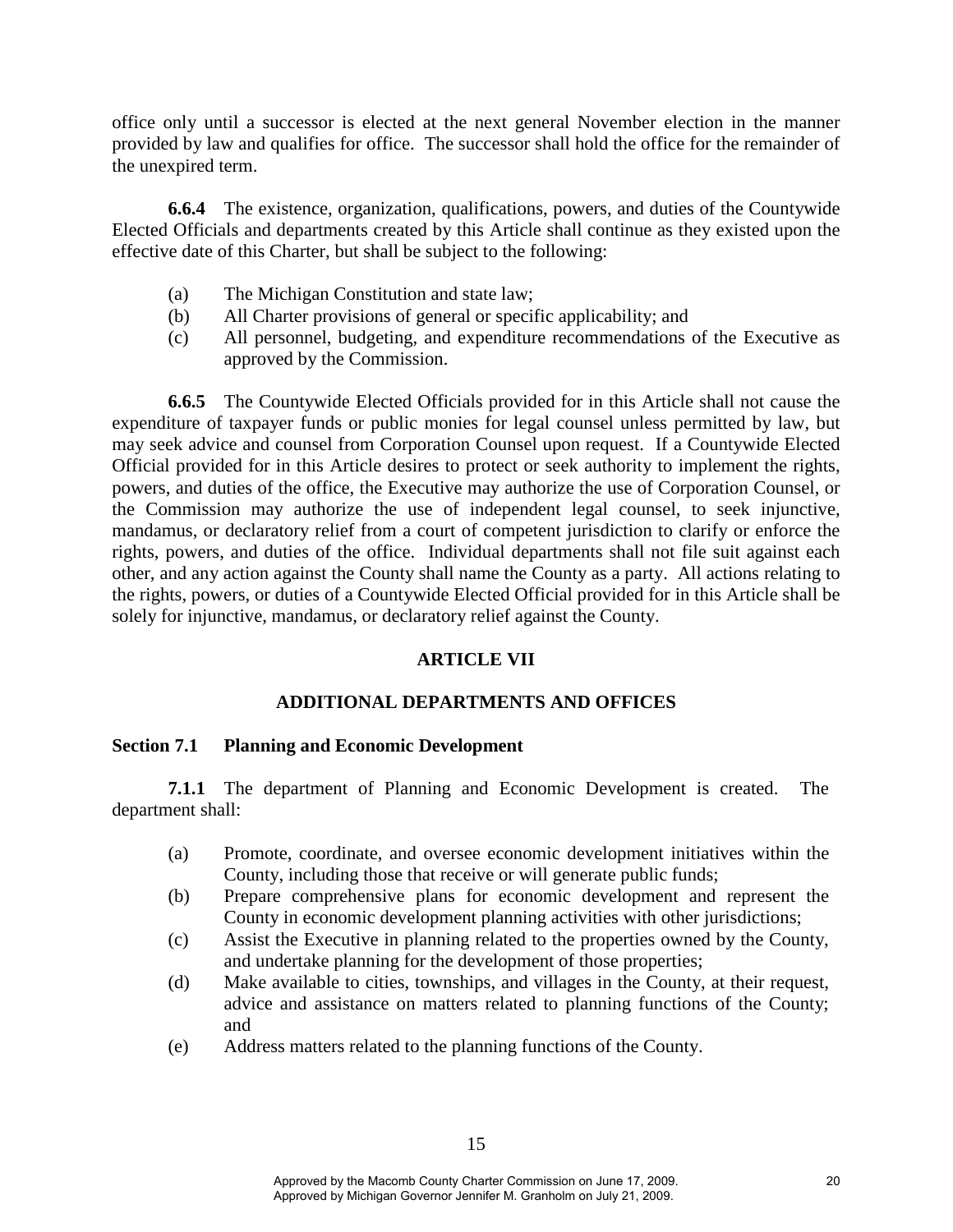# **Section 7.2 Health and Community Services**

**7.2.1** The department of Health and Community Services is created. The department shall:

- (a) Supervise and carry out the performance of County public health and community service programs; and
- (b) Supervise and carry out environmental protection programs.

 **7.2.2** The office of senior services is created. The office shall coordinate the operations of the County that provide services for the aging and senior citizens, and shall serve within County government as the advocate for senior citizens. The office shall be supervised by an Appointee of the Executive subject to confirmation by the Commission. The coordination of services for the aging and for seniors and the advocacy for senior citizens may not be removed from this office by an Organization Plan.

# **Section 7.3 Human Resources and Labor Relations**

**7.3.1** The department of Human Resources and Labor Relations is created. The department of Human Resources and Labor Relations shall:

- (a) Formulate and direct the County's overall human resource program;
- (b) Negotiate all labor and employee relations matters on behalf of the County;
- (c) Administer collective bargaining agreements of the County;
- (d) Establish employment specifications and protocols for County Employees not covered by civil service; and
- (e) Assist the civil service commission.

 **7.3.2** Notwithstanding the requirements set forth in Section 7.3.1, the Executive shall submit all collective bargaining agreements to the Commission for final ratification or rejection.

# **Section 7.4 Finance**

The department of Finance is created. The department of Finance shall:

- (a) Effectuate the provisions of Article VIII of this Charter; and
- (b) Administer financial affairs of the County in accordance with law.

# **Section 7.5 Corporation Counsel**

**7.5.1** The office of Corporation Counsel is created. Corporation Counsel shall be the chief legal counsel to the County and:

- (a) Direct and supervise the office of Corporation Counsel;
- (b) Represent the County, the Executive, the Commission, the department heads, and Agencies in civil legal matters affecting the County, except as provided by Charter, law, or ordinance; and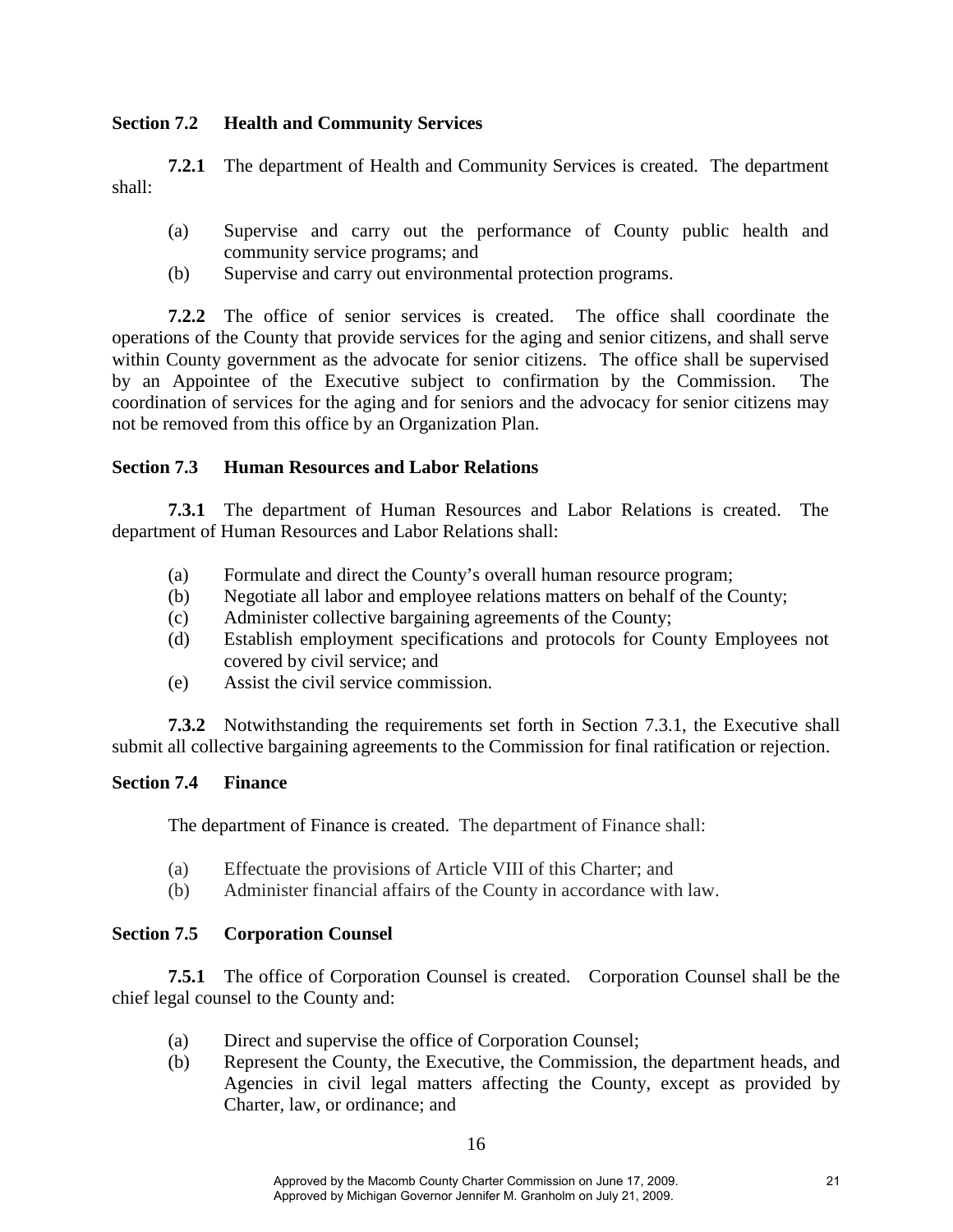(c) Represent the Countywide Elected Officials created by Article VI in the manner provided in Article VI of this Charter.

**7.5.2** Corporation Counsel shall be appointed by the Executive and confirmed by the Commission.

- **7.5.3** Corporation Counsel may:
- (a) Hire assistant attorneys within budgetary appropriations in accordance with the policies of the County;
- (b) Appoint special counsel upon approval of the Commission; and
- (c) Keep the Executive and the Commission advised on pending litigation matters on a periodic basis.

**7.5.4** Corporation Counsel and all assistant attorneys shall be licensed to practice law in the State of Michigan.

**7.5.5** The Executive and the Commission shall include in the general fund of the annual budget for each fiscal year, such sums as the Executive and the Commission deem necessary for the Corporation Counsel to carry out its duties.

# **Section 7.6 General Provisions Governing Departments and Agencies**

Agencies of the County may be created only by ordinance or an Organization Plan or as otherwise provided by law. All departments created by this Article shall perform such other duties as required by this Charter, law, Organization Plan, or the Executive.

#### **Section 7.7 Directors**

Each department created in this Article shall be headed by an at will director. With the approval of the Executive, a director may hire employees within budgetary appropriations in accordance with the policies of the County.

# **ARTICLE VIII**

# **FINANCE**

#### **Section 8.1 Financial Management Principles**

The County shall employ generally accepted principles of accounting, auditing, and reporting appropriate for local government and as required by law.

#### **Section 8.2 Fiscal Year**

The fiscal year of the County shall be established by ordinance as permitted by law.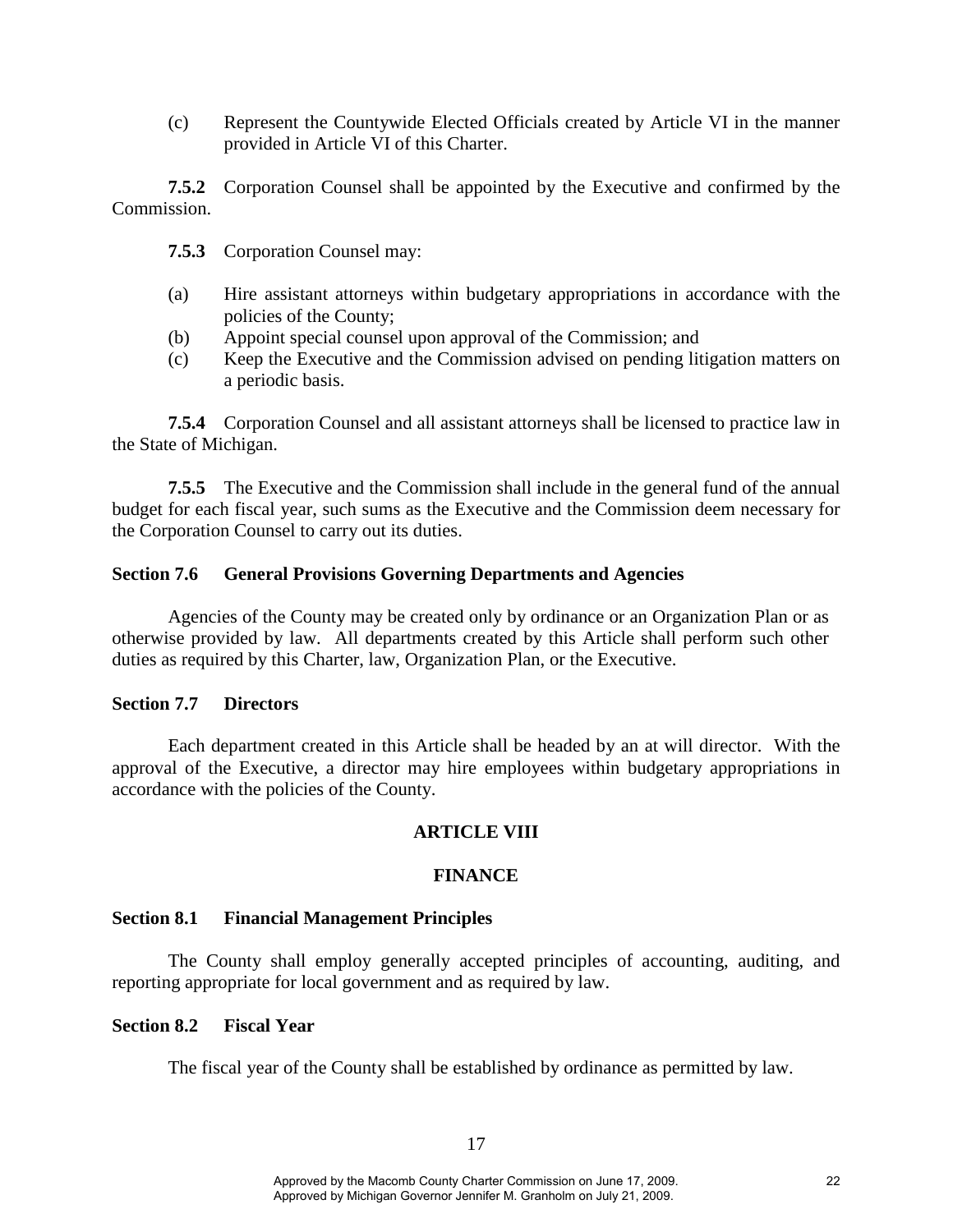#### **Section 8.3 Independent Audit**

**8.3.1** The Commission shall establish from its members an Audit Committee. The Executive, with the consent of the Audit Committee, shall hire an independent certified public accountant to conduct an annual independent audit as required by law. The Audit Committee shall cause to be conducted such other audits as determined necessary by the Audit Committee, subject to the appropriations in the County's annual budget for such purpose.

**8.3.2** Financial reports and audits shall be prepared, transmitted, and filed as required by law and ordinance and shall be available for public inspection.

#### **Section 8.4 Debt Limit and Borrowing Authority**

The County may borrow in accordance with applicable law, except the County shall not incur any indebtedness which shall exceed 10% of the state equalized value of the taxable property within the County.

#### **Section 8.5 Taxing Authority**

**8.5.1** The County may by ordinance levy and collect any tax, fee, rent, toll, or excise authorized by law.

**8.5.2** The County may levy an ad valorem property tax not in excess of 1% of the state equalized valuation of the taxable property within the County. The levy of taxes from within the ad valorem property tax limitation shall not exceed, unless otherwise approved by the electors, 5.19 mills as is adjusted currently and may be adjusted in the future by applicable constitutional and statutory requirements. An increase in the tax authorization may be approved by the voters of the County for a period of not more than 20 years.

#### **Section 8.6 Budget Preparation and Transmittal**

**8.6.1** The Executive shall prepare and administer a comprehensive balanced budget in a manner which assures coordination among Agencies. The Executive shall transmit the comprehensive balanced budget for the next fiscal year to the Commission at least 90 days before the next fiscal year begins. The comprehensive balanced budget prepared and recommended by the Executive shall contain, at a minimum, the budget message, budget document, the proposed appropriations ordinance containing the information required by law, and any information required by the Commission, law, or ordinance.

**8.6.2** Not less than once each year the Executive shall submit to the Commission a proposed long-range capital improvement program and capital budget.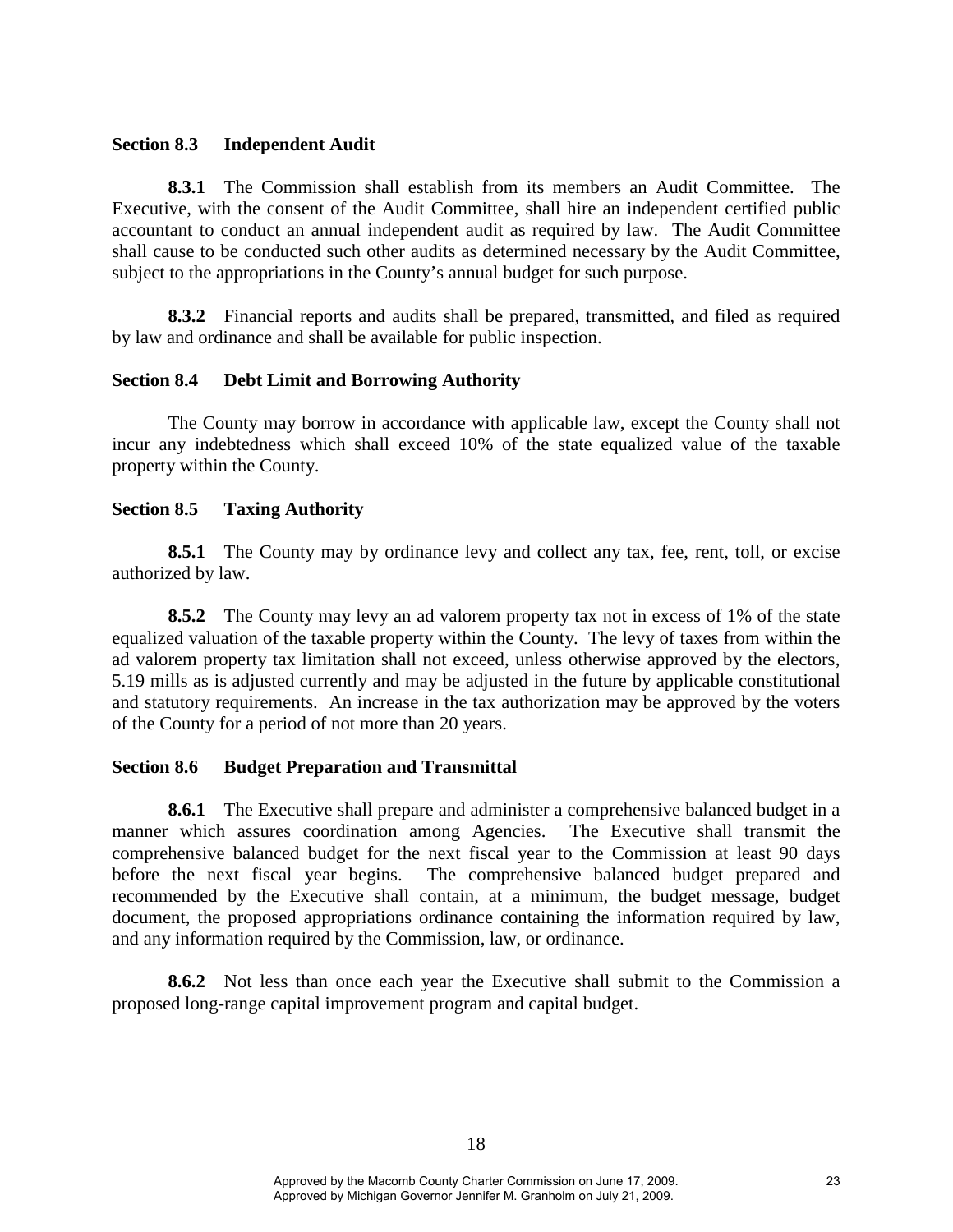#### **Section 8.7 Adoption of Line Item Operating Budget**

Before the beginning of each fiscal year of the County, the Commission shall adopt a balanced line item operating budget and an appropriations ordinance in accordance with the requirements of law.

#### **Section 8.8 Budget Deficits**

**8.8.1** If a deficit condition exists at the end of any fiscal year, the Executive shall submit to the governor and state legislature, upon approval by the Commission, a specific 5-year plan for short-term financial recovery and long-term financial stability prior to the adoption of the next annual budget. The 5-year plan shall include those items required by law.

**8.8.2** As used in this Section, and unless otherwise provided by law, the term "deficit condition" means a situation where, at the end of a fiscal year, total expenditures, including an accrued deficit, exceed total revenues for that fiscal year, including any surplus carried forward.

#### **Section 8.9 Transfers and Impoundments**

Transfers among appropriations and impoundments of appropriations may only be made in accordance with the appropriation ordinance as adopted or amended.

#### **Section 8.10 Purchasing**

The Commission shall adopt comprehensive policies and procedures governing the awarding of contracts, including the procurement and handling of services, supplies, materials, and equipment. These policies shall be consistent with federal and state law, the Charter, and ordinances, resolutions, and policies of the Commission. The Executive shall implement the policies adopted by the Commission, including requirements for competitive bidding and the use of sealed bids for purchases and contracts specified by ordinance.

#### **Section 8.11 Budget Reductions**

**8.11.1** If the Executive certifies to the Commission a reduction in estimated revenue of any type that would cause an expenditure of an approved appropriation to exceed the available revenue and submits a proposed appropriation reduction, the Commission shall reduce appropriations to avoid the deficit. If the Commission fails to amend the appropriation ordinance within 45 days after the certification of the reduced revenue, the requested appropriation reduction submitted by the Executive becomes effective.

**8.11.2** If the Executive certifies to the Commission that expenditures have exceeded appropriated levels and submits a proposed appropriation amendment, the Commission shall amend appropriations to avoid the deficit. If the Commission fails to amend the appropriation ordinance within 45 days after the certification of the excess expenditures, the requested appropriation amendment submitted by the Executive becomes effective.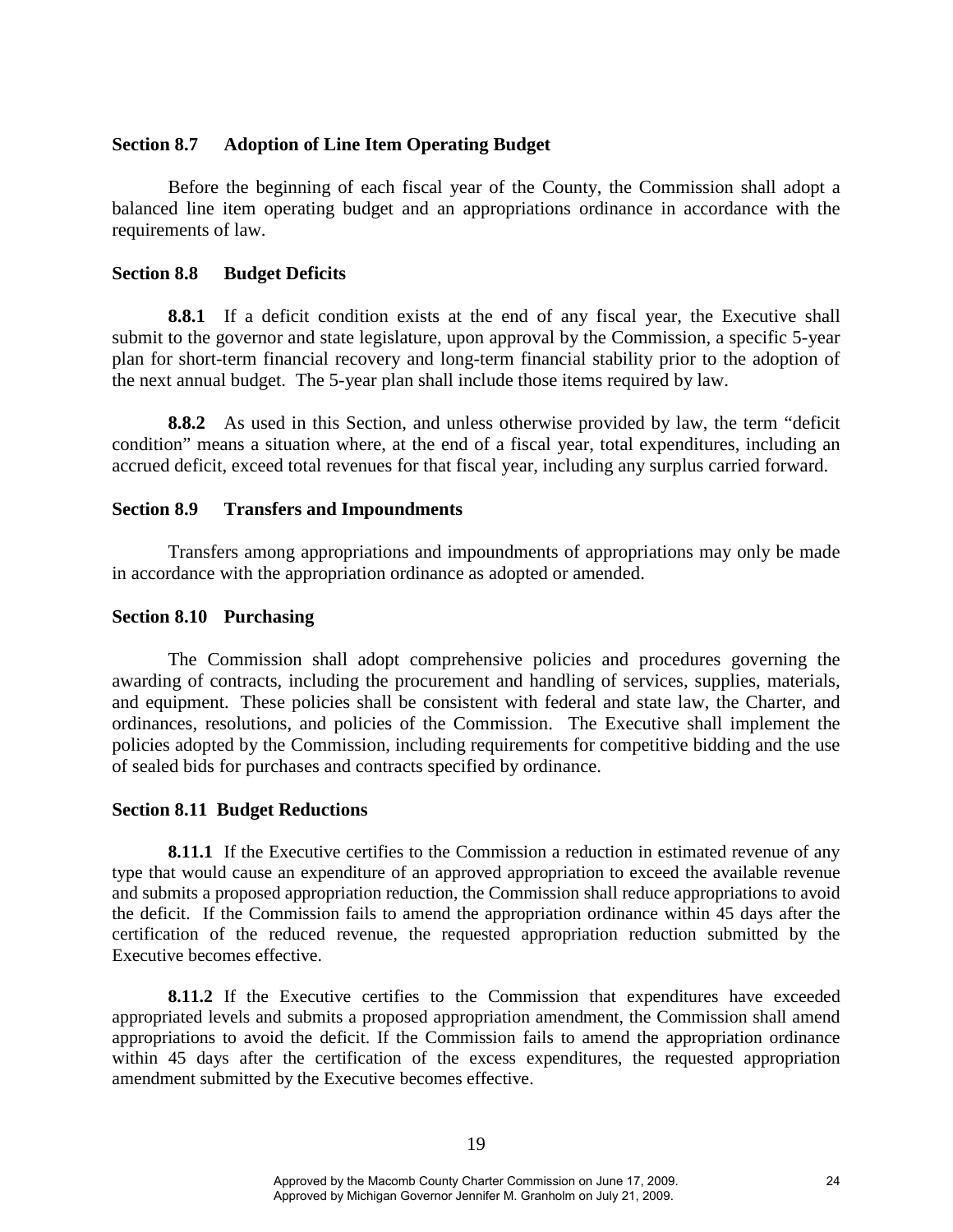#### **ARTICLE IX**

#### **RETIREMENT SYSTEM**

#### **Section 9.1 Retirement System**

The Macomb County Retirement System created by ordinance in effect at the time of adoption of this Charter shall continue. The accrued rights and benefits of the Countywide Elected Officials, Commissioners, and Employees of the County are recognized and this Charter shall not infringe upon or be in derogation of those accrued rights and benefits. The Commission may amend the ordinance creating the County Retirement System.

#### **Section 9.2 Retirement Commission**

The Retirement Commission existing when this Charter becomes effective shall continue, except the County's representatives on the Retirement Commission shall be the Executive or designee; the County Treasurer or designee; and the Chair of the Commission or designee. The remaining 4 members shall consist of the Chair of the Road Commission of Macomb County or designee, or director of the department responsible for its functions if the Road Commission of Macomb County is reorganized, and 3 active Employees elected by active Employees in the manner provided by the rules and regulations adopted by the Retirement Commission. One additional non-voting member shall be elected by retired County employees in the manner provided by rules and regulations to be adopted by the Retirement Commission. The term of each elected member is 3 years, with 1 term expiring each year unless otherwise provided by ordinance. Active Employees holding a position when this Charter becomes effective shall continue in those positions for the term to which they were elected. The Retirement Commission shall administer and manage the Retirement System. The costs of administration and management of the Retirement System shall be paid from the investment earnings of the Retirement System.

# **ARTICLE X**

#### **SPECIFIC POWERS AND PROVISIONS**

# **Section 10.1 Civil Service**

 A system of civil service in effect at the effective date of this Charter shall be continued. The rights and status of persons in the civil service system are recognized and this Charter shall not infringe upon nor be in derogation of those rights and that status. This Charter does not preclude future modification of the system of civil service in the manner provided by ordinance and as permitted by law.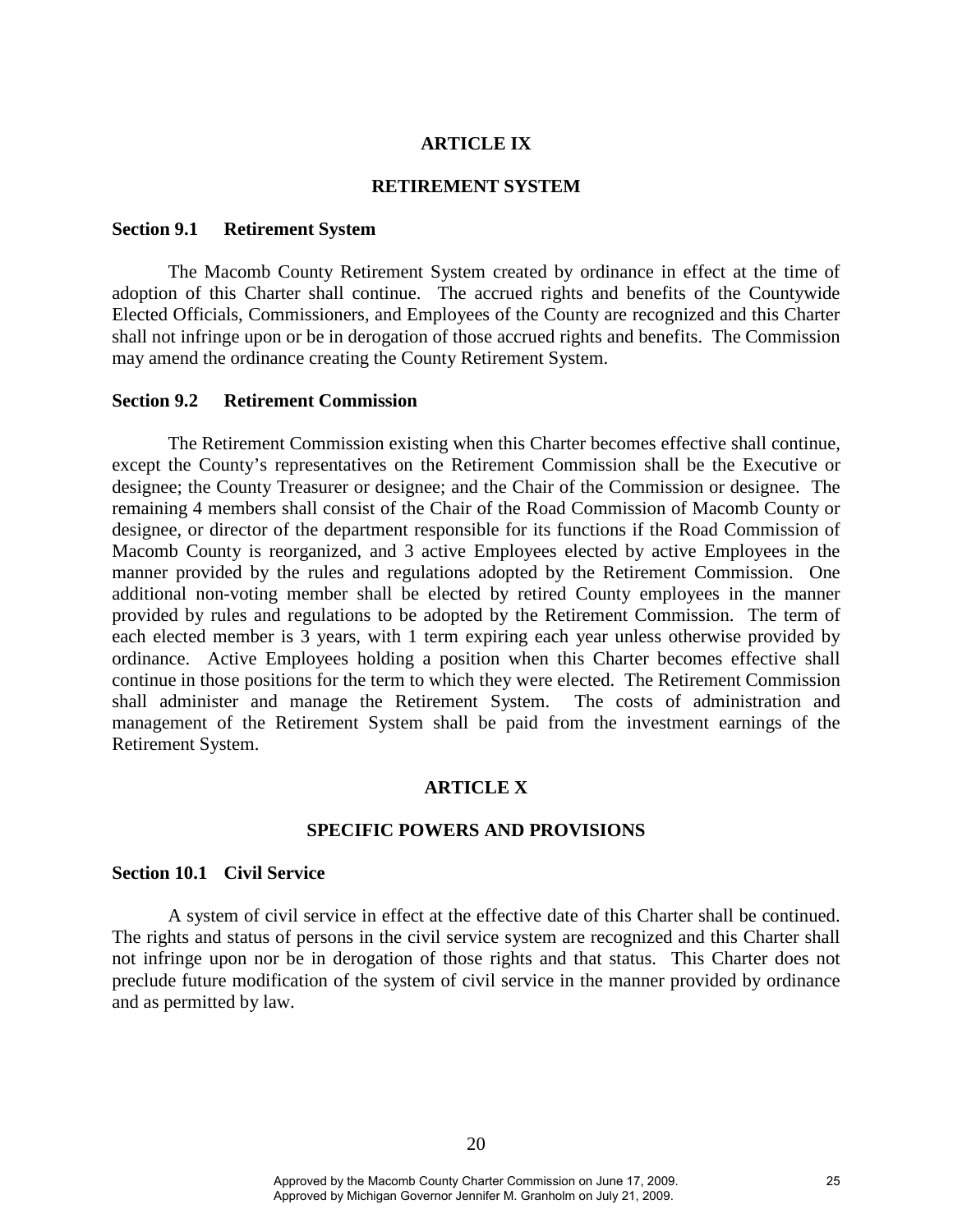#### **Section 10.2 Initiative, Referendum, and Recall**

**10.2.1** The people of the County reserve the powers of initiative and referendum as provided by law. The process for the exercise of such powers shall be established by ordinance. The power of initiative may be invoked by petition signed by registered electors constituting not less than 8 percent, and the power of referendum may be invoked by petition signed by registered electors constituting not less than 5 percent, of the total vote cast within the County for all candidates for governor at the last preceding general election at which a governor was elected. The power of referendum does not extend to ordinances making or reducing appropriations.

**10.2.2** The people of the County reserve the power to recall Countywide Elected Officials and Commissioners as provided by law.

#### **Section 10.3 Insurance and Bonding**

Any Agency not under the direct supervision of the Commission before the effective date of this Charter shall provide to the County such insurance, bonds, and contributions to self insurance programs as the Executive shall require, upon approval by the Commission.

#### **Section 10.4 Public Utilities**

The acquisition, operation, and sale of public utility facilities by the County for furnishing light, heat, or power are subject to the restrictions imposed on cities and villages by the Constitution and applicable law.

#### **Section 10.5 Charter Amendment**

**10.5.1** Amendments may be proposed to this Charter by petition of the registered electors of the County. A petition shall include the full text of the proposed amendment, and be signed by registered electors of the County constituting not less than 10 percent of the total votes cast for all candidates for governor at the most recent gubernatorial election. The procedures for proposing amendments to this Charter shall be established by ordinance.

**10.5.2** Amendments to this Charter may be proposed by resolution adopted by at least 2/3 of the Commissioners serving. A proposed amendment shall be submitted to the electors at the next general election following adoption of the resolution. If a majority of electors approve a proposed amendment, it becomes part of this Charter 45 days after certification of the election at which it was approved.

**10.5.3** At the general election to be held in the year 2014, and in each  $10^{th}$  year thereafter, the question of a general revision of this Charter shall be submitted to the electors of the County. If a majority of the electors voting on the question decide in favor of a charter commission being elected in accordance with state law for such purpose, the provisions of state law shall govern to create a Charter Commission to prepare and present an amended or new county charter to the electors.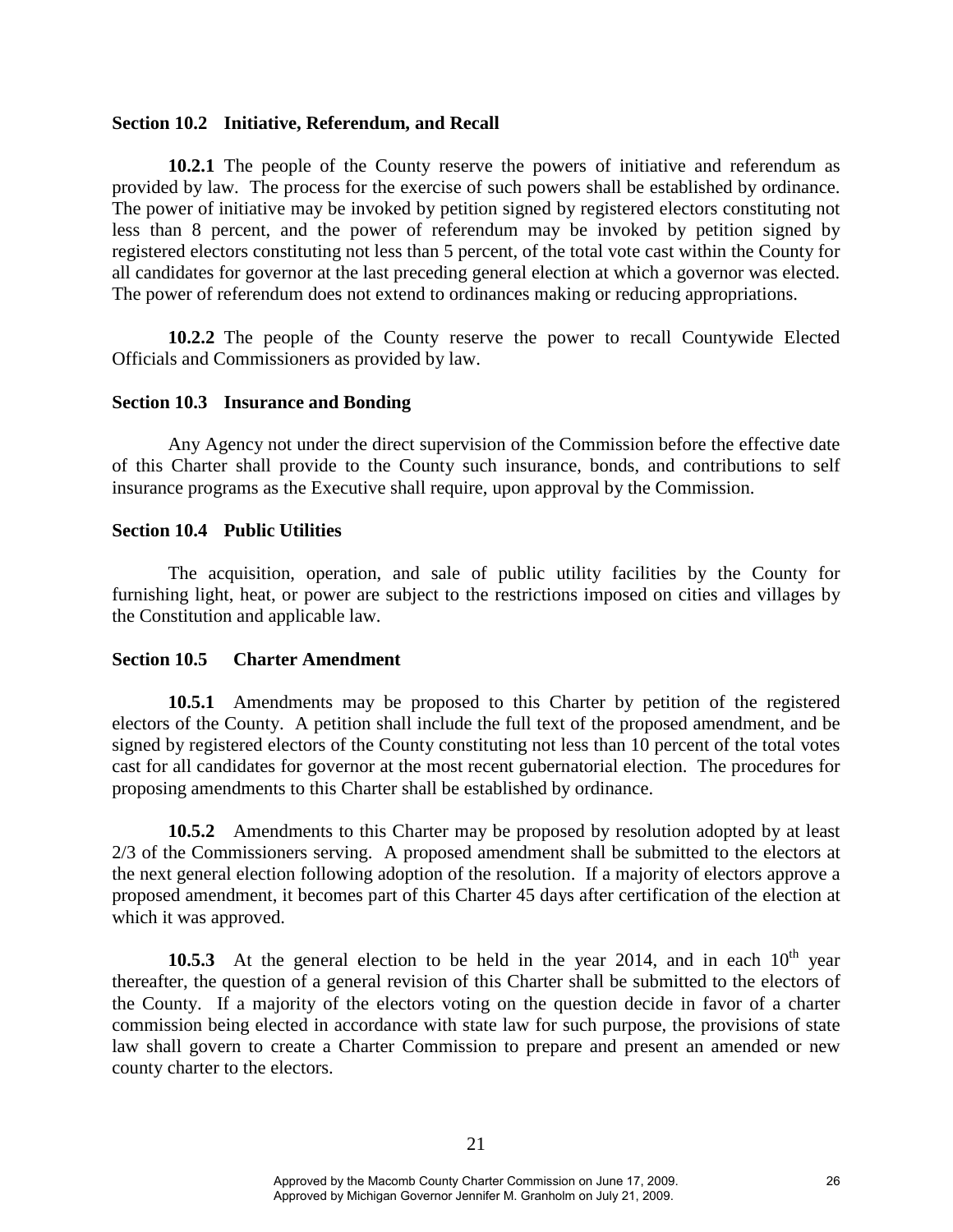#### **Section 10.6 Effect of Removal, Resignation, or Retirement**

**10.6.1** A person who has been removed from office pursuant to this Charter or state law, or who has resigned from office after a petition for recall has been filed with the County Clerk, or in anticipation of disciplinary action, or after a complaint or investigation has been received or undertaken by the Ethics Board, is not eligible to be elected or appointed to any County office for 2 years after such removal or resignation.

**10.6.2** No full-time employee who has retired from County service shall be reemployed in the same capacity, whether by contract or otherwise, within 1 year after the person's retirement benefit commences, unless:

- (a) An applicable collective bargaining agreement specifically allows for such return;
- (b) The individual returns pursuant to a deferred retirement option program contract; or
- (c) The Executive recommends and the Commission approves the re-employment.

#### **Section 10.7 Public Defender**

The creation of an office of Public Defender is authorized.

# **Section 10.8 Additional Functions or Services**

The County may perform any function or service, and establish or maintain any facilities, not prohibited by law which are necessary or beneficial to the public health, safety, and general welfare of the County. However, powers granted solely by this Charter may not be exercised by the County in a local unit of government which is exercising a similar power without the consent of the local legislative body.

#### **Section 10.9 Economic Development**

The County may create and implement economic development programs, including: (1) the provision of grants for capital development, job creation, and the retention of jobs and capital; (2) the granting of tax abatements; (3) the provision of other incentives for private development; and (4) the exercise of any other power provided by law. The County Executive shall administer economic development programs, in coordination with the Director of Planning and Economic Development, pursuant to an ordinance adopted by the Commission or as provided by law.

#### **Section 10.10 Oath of Office**

The Countywide Elected Officials and Commissioners shall take and subscribe to the oath as provided in Section 1 of Article 11 of the Constitution before entering upon the duties of office.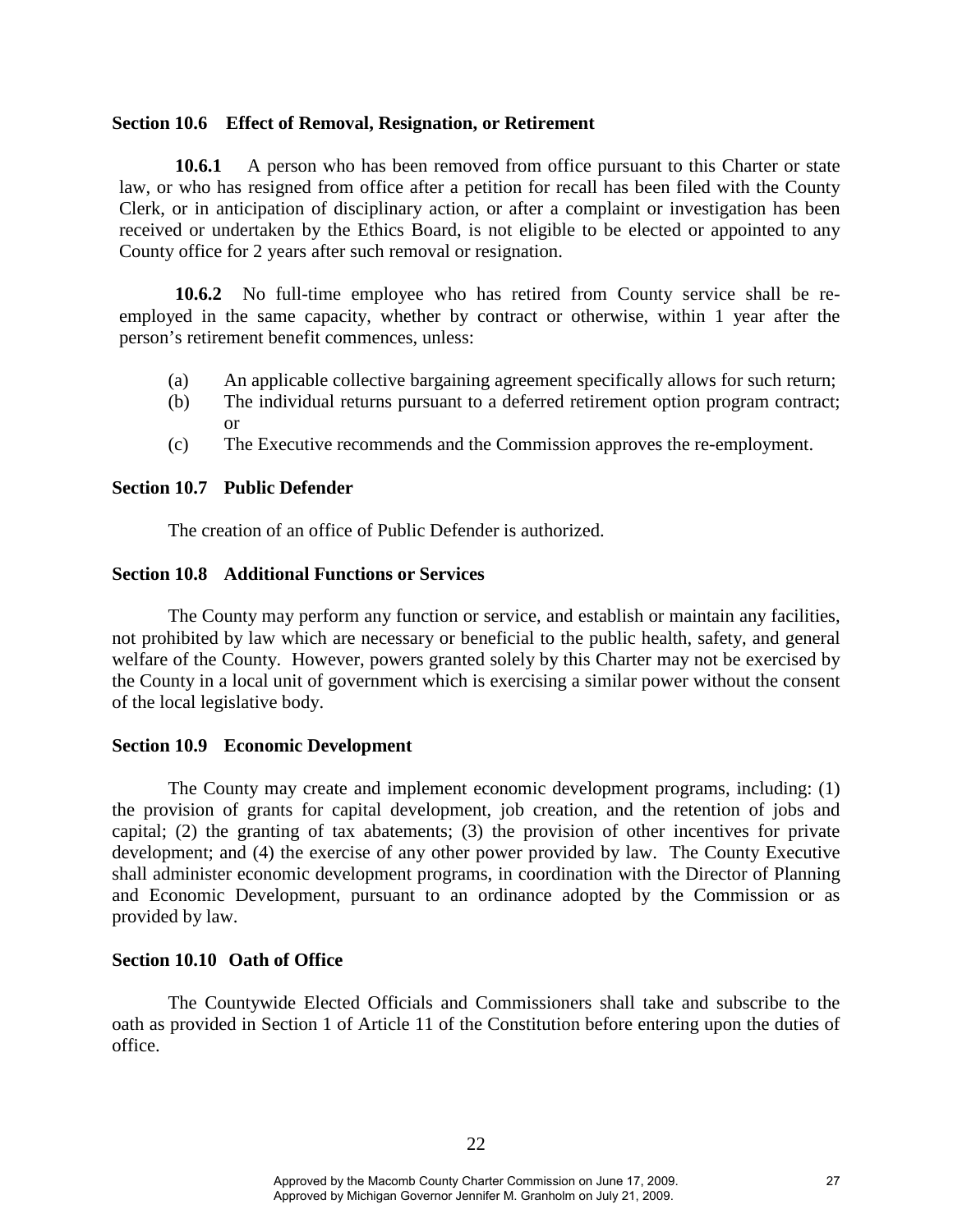#### **Section 10.11 Compensation**

 **10.11.1** The Commission shall establish the compensation of Countywide Elected Officials and Commissioners by ordinance.An increase in compensation for a Countywide Elected Official or Commissioner is not effective until the commencement of a new term and the ordinance shall be adopted before the next candidate filing deadline for the office.

**10.11.2** The Commission shall not utilize any means or mechanism, whether available under state law or otherwise, which would result in a compensation adjustment or recommendation for Countywide Elected Officials or Commissioners that would become effective without adoption by the Commission.

# **Section 10.12 Removal from Office**

In addition to other removal processes provided by law, a Public Servant or contracted employee of the County not subject to a collective bargaining agreement or civil service may be removed from office or employment by the following process:

(a) The Ethics Board has the authority to recommend removal for criminal or corrupt conduct arising out of or occurring in the course of the conduct of the Public Servant. If the Ethics Board finds by a preponderance of the evidence that a Public Servant or contracted employee of the County has committed criminal or corrupt conduct arising out of or related to the conduct of the person's office or position, the Ethics Board shall refer the matter to the Commission, or other appropriate official or agency, for removal from office or employment. A Majority of the Ethics Board shall be necessary to adopt a recommendation for removal.

(b) Every recommendation for removal that is received from the Ethics Board shall be deliberated and decided by the Commission. The Commissioners shall truly and impartially try and determine the recommendation for removal according to the evidence. A resolution for removal from office or employment shall be approved by a roll call vote of 2/3 of the Commissioners serving.

(c) The Commission shall provide by ordinance for the process that will govern consideration of recommendations for removal made by the Ethics Board in accordance with this section. The standard for removal shall be, at a minimum, a preponderance of the evidence. Such process shall be modeled, to the extent practical, after the impeachment process set forth by law for removal of civil officers. The ordinance may allow for the adoption of rules and regulations to be followed by the Commission when conducting a hearing on a recommendation for removal.

# **Section 10.13 Veterans' Affairs**

The Department of Veterans' Affairs existing at the time this Charter becomes effective shall continue and be exempt from reorganization in an Organization Plan subject to law and to the extent of available millage funding for veterans' affairs.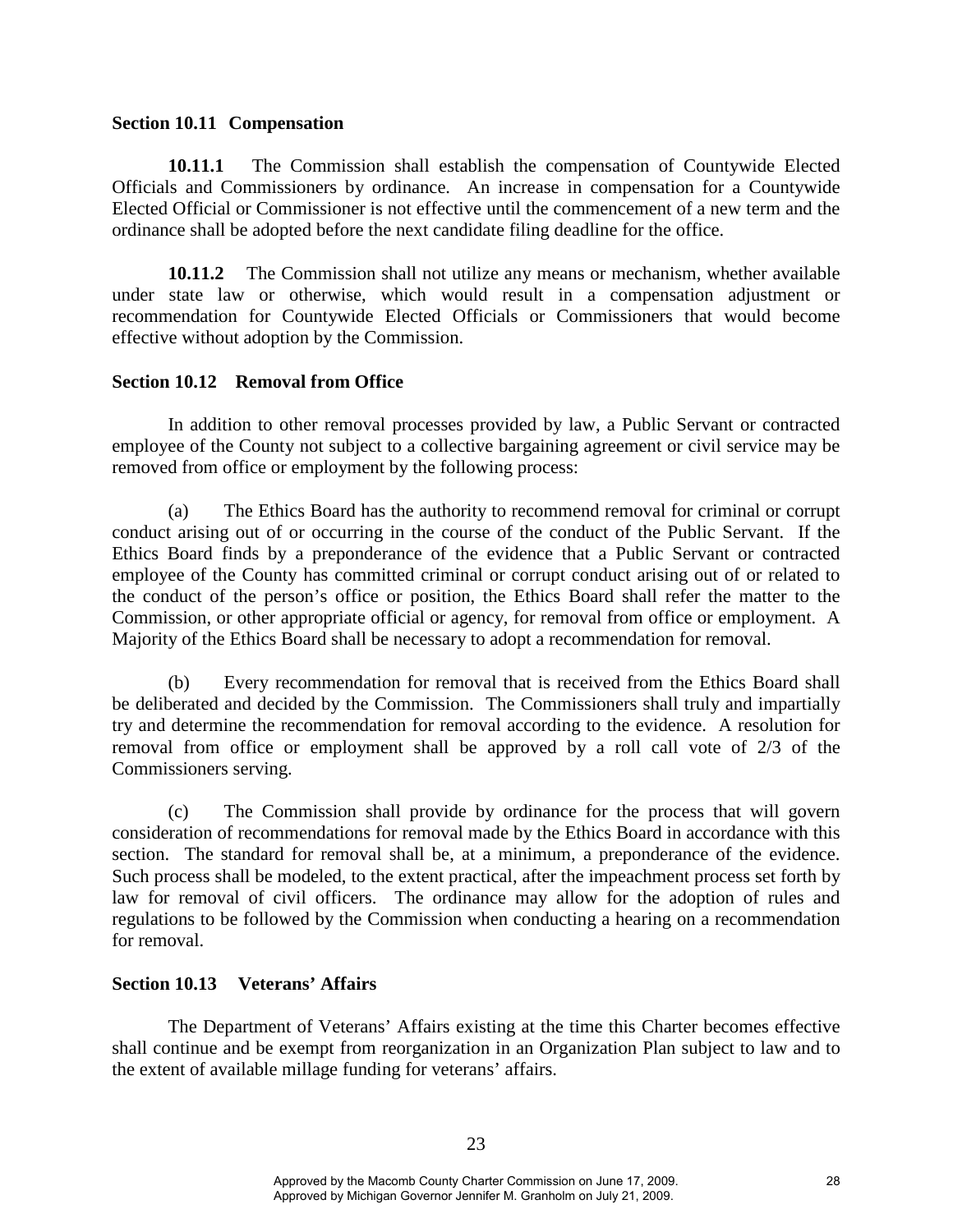#### **Section 10.14 Community Mental Health**

The Community Mental Health Agency existing at the time this Charter becomes effective, including its administration of substance abuse services, shall continue and be exempt from reorganization in an Organization Plan subject to law and to the extent of state and federal funding for community mental health.

# **ARTICLE XI**

#### **TRANSITIONAL PROVISIONS**

#### **Section 11.1 Ordinances Continued**

Ordinances, resolutions, rules, and regulations in force when this Charter takes effect shall remain effective unless changed by this Charter or an ordinance or resolution adopted under this Charter.

#### **Section 11.2 Laws Continued**

The general statutes and local acts of this State regarding counties and Countywide Elected Officials and Commissioners shall continue in effect except to the extent that this Charter provides otherwise.

#### **Section 11.3 Succession of County Rights**

The County, as created and structured under this Charter, succeeds to and is vested with the property, real and personal, money, rights, credits, and effects, and the records, files, books, and papers belonging to the County as it formerly existed. Neither the rights nor the liabilities existing when it becomes a Home Rule County, nor a suit or prosecution of any kind commenced before, and continuing at the time it becomes a Home Rule County is, in any manner, affected by the change, but is to continue, stand, or progress as if the change had not been made. The debts and liabilities of the County, the authorized tax rates approved by the voters, and taxes and assessments levied and uncollected at the time of the change remain effective until they expire, are discharged, or collected the same as if the change to home rule had not been made.

#### **Section 11.4 Continuity of Government**

Except as provided in this Charter, all existing County offices, boards, commissions, and departments existing on the date this Charter becomes effective shall continue and perform their duties unless reorganized or discontinued by an Organization Plan. Committees of the Commission established before the effective date of this Charter shall cease to exist but new committees may be created by the Commission.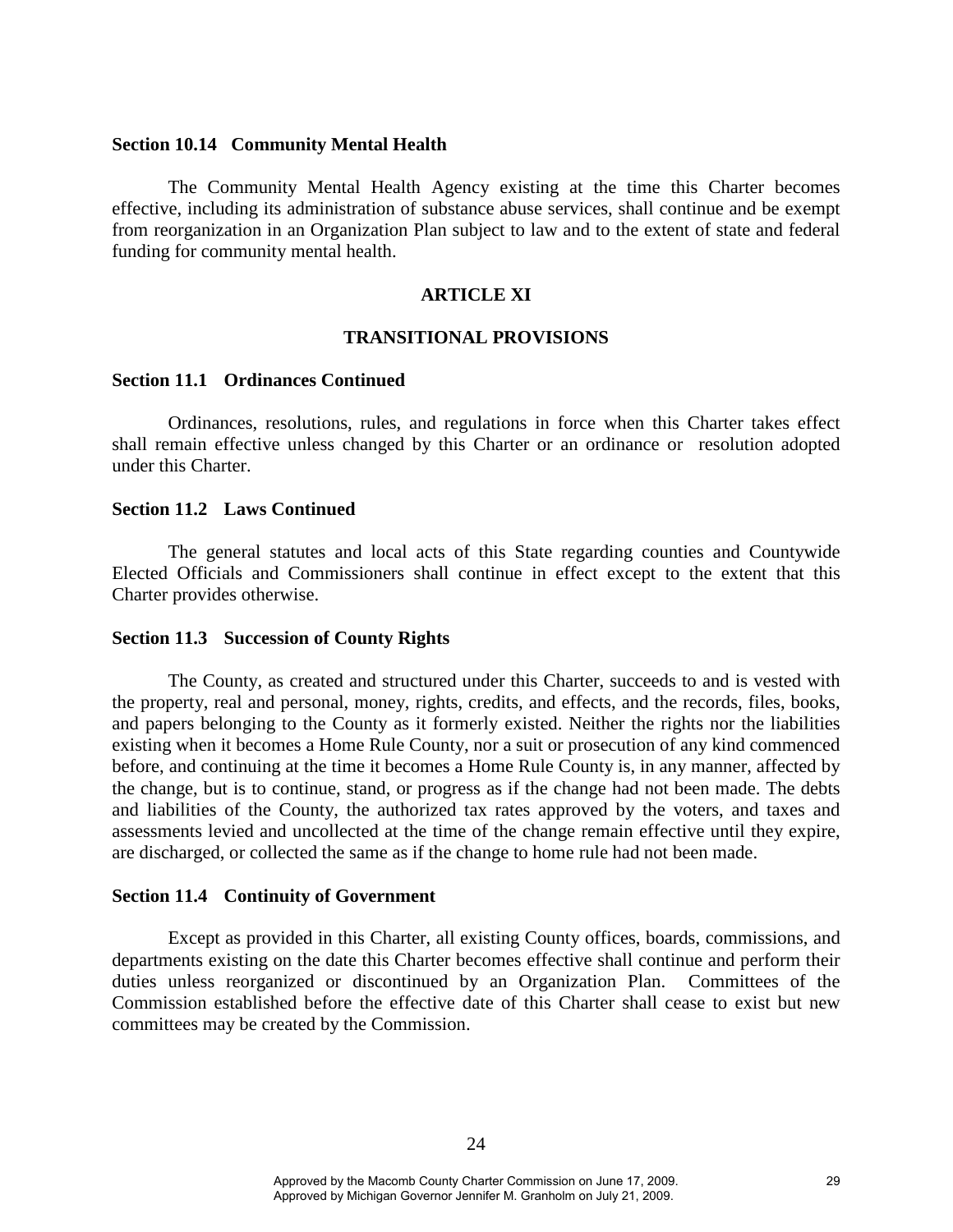#### **Section 11.5 Road Commission of Macomb County**

**11.5.1** Subject to subsection 11.5.2, the Road Commission of Macomb County, consisting of 3 members, 1 of whom shall be a resident of a township within the County, is created pursuant to this Charter as required by law. The Road Commission of Macomb County existing prior to the effective date of this Charter shall continue and becomes the home rule Road Commission of Macomb County created by this section unless reorganized as permitted or required by law. All applicable requirements of the Michigan Constitution and state law shall continue to govern the Road Commission of Macomb County. This Charter shall not be construed in derogation of the powers and duties of the Road Commission of Macomb County in the exercise of its statutory duties.

**11.5.2** If the voters of the County, pursuant to law, approve the reorganization of the board of county road commissioners, the Road Commission of Macomb County existing prior to the effective date of this Charter shall cease to exist and all duties and functions of the Road Commission of Macomb County shall be assumed by a Department of Roads, which shall be subject to an Organization Plan with its core functions remaining intact.

# **Section 11.6 Continuation of Previously Approved Tax Authorizations**

All tax authorizations in effect at the effective date of this Charter shall remain in effect at the levels and for the years so authorized. Authorized taxes as approved by the electorate shall not be increased or decreased by the enactment of this Charter.

# **Section 11.7 Salaries and Benefits on Effective Date of Charter**

**11.7.1** The initial compensation for the first Executive who takes office when this Charter becomes effective shall be 8 times the minimum salary authorized for the lowest paid full-time County Employee on the date the Charter becomes effective. The Commission shall determine the compensation of the initial Executive for the remainder of the term of office by ordinance within 60 days of the effective date of this Charter.

**11.7.2** The initial benefits for the first Executive who takes office when this Charter becomes effective shall be the same as those provided to the other Countywide Elected Officials.

**11.7.3** The salaries and benefits for the first Countywide Elected Officials provided for in Article VI who are already serving when this Charter becomes effective shall be continued until modified as permitted by this Charter or by law.

**11.7.4** The Organization Plan shall include the initial compensation for the directors of the departments established in Article VII and any other departments included in the Organization Plan. The compensation for all Appointees and Employees of the County at the effective date of this Charter shall be continued until modified as permitted by this Charter or law.